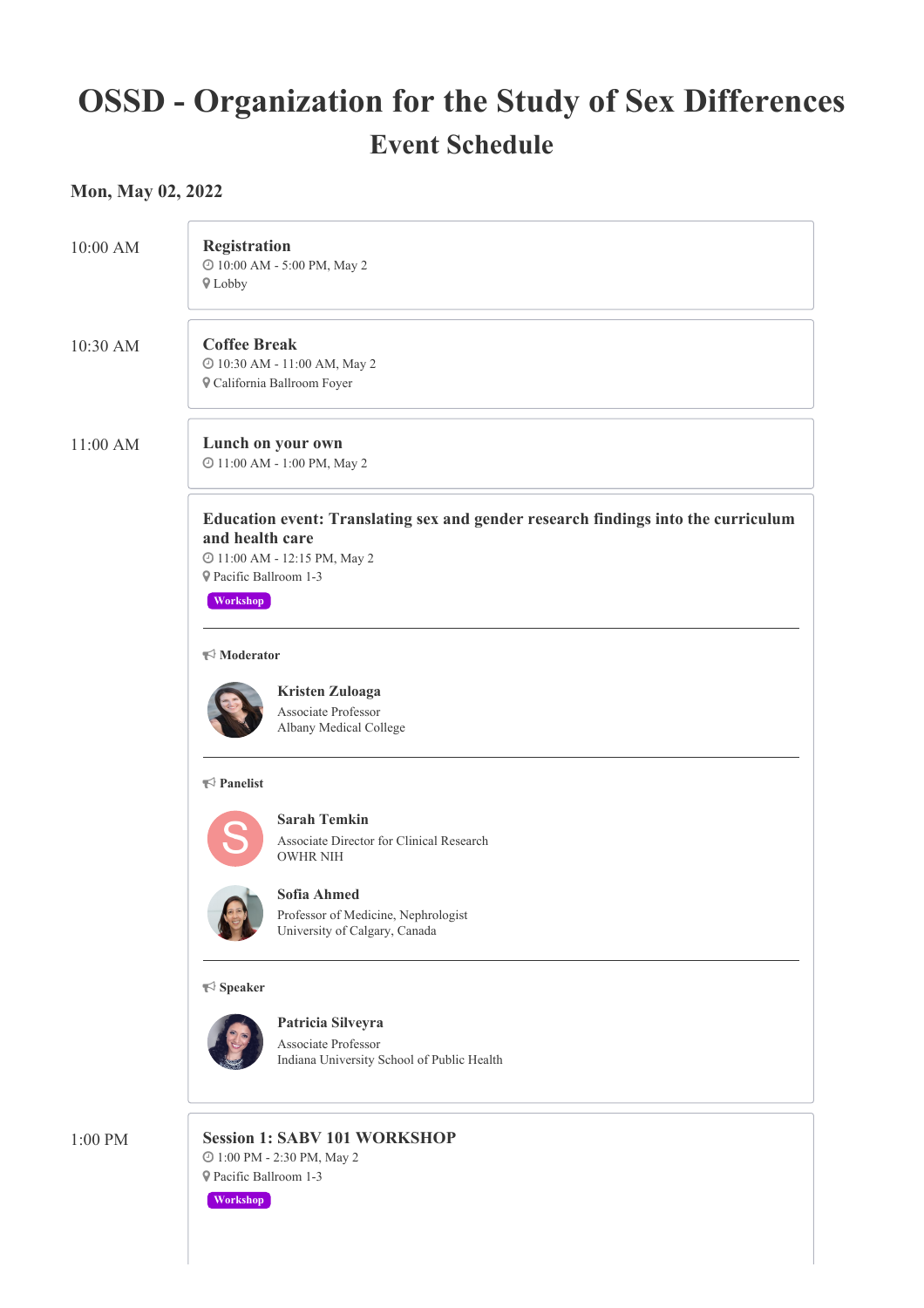

### **Session 2: Incorporating hormonal contraceptives in studies of women's brain health and SABV**

 1:00 PM - 2:30 PM, May 2 Sierra Ballroom 1-2

**Symposia**

#### **Speakers**



**Liisa Galea** Professor University of British Columbia



**Jesse Lacasse** Concordia University

**4 Subsessions**

 **Hormonal contraceptive and cognition: Navigating animal-models and translation to humans** 1:00 PM - 1:20 PM, May 2 Sierra Ballroom 1-2 **Modelling the impact of hormonal contraceptives on stress and depression** 1:20 PM - 1:40 PM, May 2 Sierra Ballroom 1-2 **The brain on the Pill: The enduring impact of pubertal exposure to oral contraceptives** 1:40 PM - 2:00 PM, May 2 Sierra Ballroom 1-2 **Fundamentals of oral contraceptives: Basic physiology and common misconceptions** 2:00 PM - 2:30 PM, May 2 Sierra Ballroom 1-2

#### 2:30 PM **Coffee Break**

 2:30 PM - 2:45 PM, May 2 California Ballroom Foyer

**Networki…**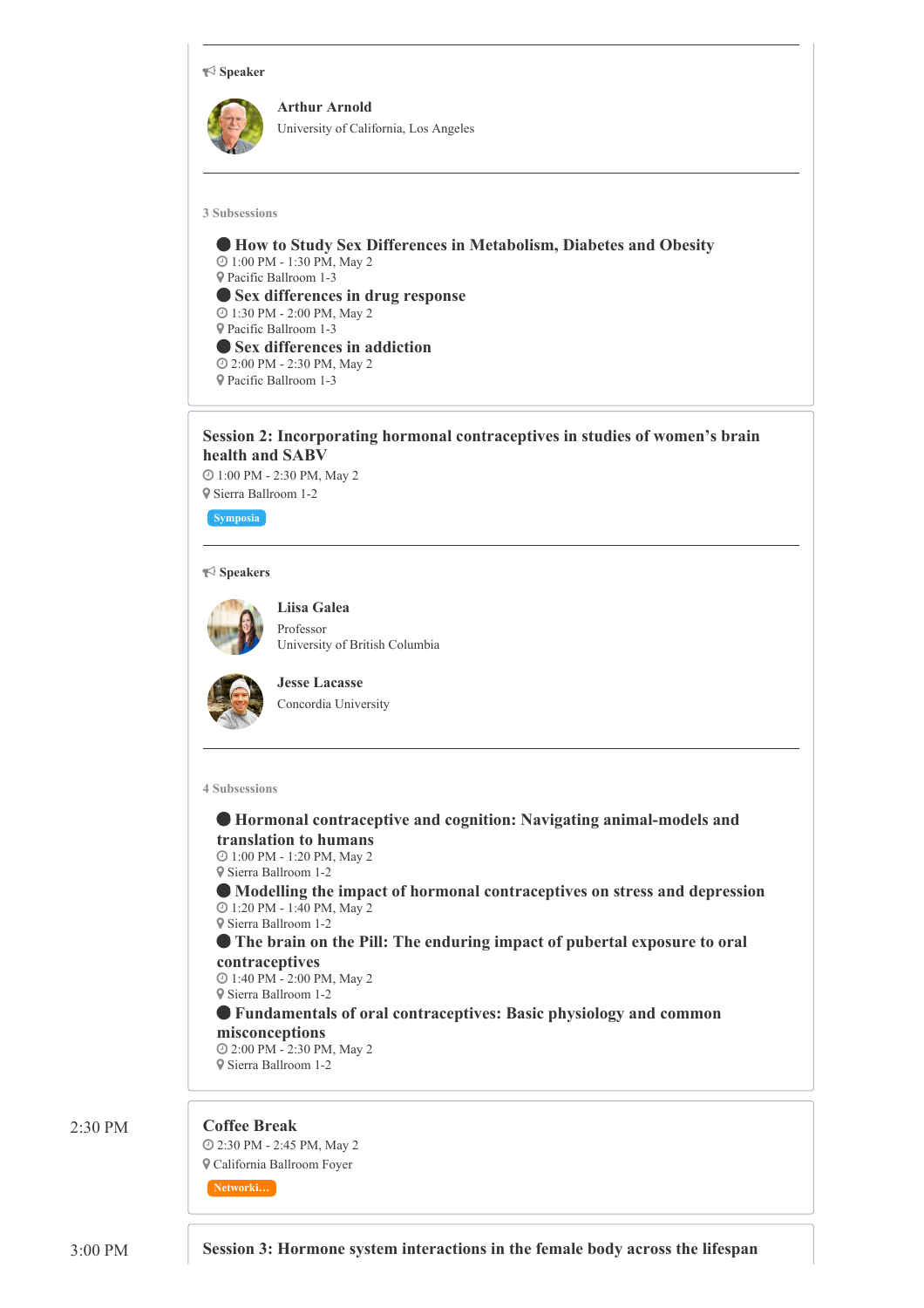3:00 PM - 4:45 PM, May 2 Pacific Ballroom 1-3

**Symposia**

#### **Speaker**

**Alex Ycaza Herrera**

Assistant Professor of Research USC Leonard Davis School of Gerontology

#### **4 Subsessions**

 **Striatal dopamine synthesis and task-switching performance differs between hormonal contraceptive users and non-users** 3:00 PM - 3:25 PM, May 2

Pacific Ballroom 1-3

 **Associations between hormone therapy regimes and brain age in middle to older-aged women from the UK Biobank** 3:25 PM - 3:50 PM, May 2

Pacific Ballroom 1-3

 **Interaction between pregnancy and added stress on the endocrine, immune, and neural systems that regulate reward and anhedonia behaviors** 3:50 PM - 4:15 PM, May 2 Pacific Ballroom 1-3

 **Getting hormonal: How hormonal contraceptive phase affects the stress response and brain function** 4:15 PM - 4:45 PM, May 2

Pacific Ballroom 1-3

4:45 PM **Welcome Remarks, Dr. Rhonda Voskuhl, OSSD President, University of California, Los Angeles** 4:45 PM - 5:15 PM, May 2

Pacific Ballroom 1-3

#### **Speaker**



**Rhonda Voskuhl** Professor University of California, Los Angeles

5:15 PM **Keynote Address: Sex differences at the molecular level: Lessons from the human transcriptome**

 5:15 PM - 6:15 PM, May 2 Pacific Ballroom 1-3

**Keynote**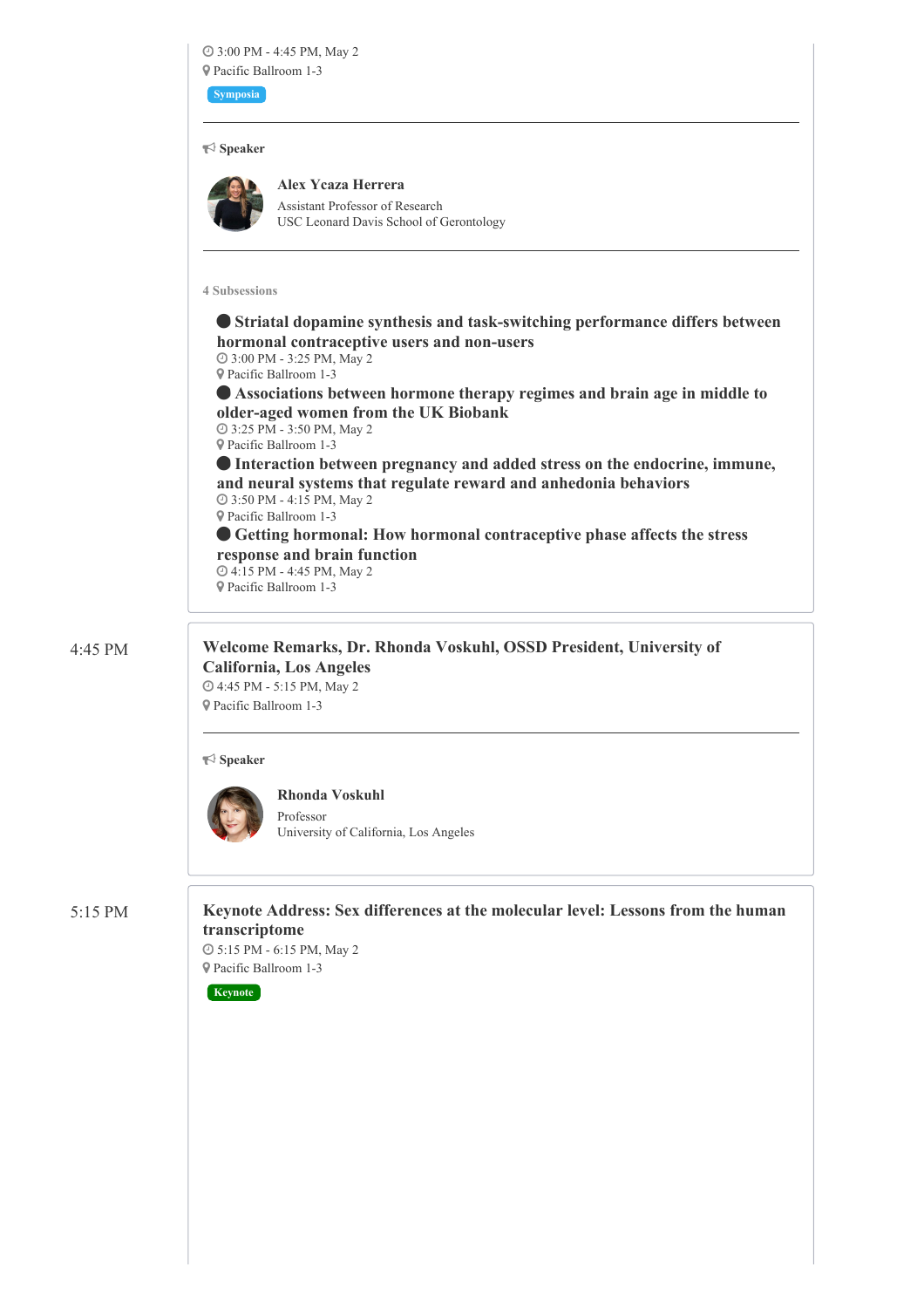Sex differences at the molecular level: lessons from the human transcriptome

Barbara E. Stranger<sup>1</sup>, Meritxell Oliva<sup>2</sup>, Manuel Munoz<sup>3</sup>, Sarah Kim-Hellmuth<sup>4</sup>, GTEx Consortium

<sup>1</sup>Northwestern University Feinberg School of Medicine, Center for Genetic Medicine, Chicago, IL

2Abbvie Pharmaceuticals, North Chicago, IL

3Center for Genomic Regulation, Barcelona, Spain

4Dr. von Haunerschen Children's hospital LMU, Munich, Germany

Many complex human phenotypes exhibit sex-differentiated characteristics, however a comprehensive characterization of sex differences at the molecular level has been lacking, and the underlying mechanisms of these differences remain largely unknown. Here, we explore the role of sex on a variety of transcriptome-related phenotypes. We have generated an extensive catalog comprising sex differences in gene expression and its genetic regulation across 44 human tissues surveyed by the Genotype-Tissue Expression (GTEx) Consortium. This work demonstrates that sex strongly influences gene expression levels and cellular composition of tissue samples across the human body. The effect of sex on gene expression is widespread, with a total of 35% of all genes exhibiting sex-biased expression in at least one tissue. This suggests that many, if not most, biological processes are impacted by sex effects on the transcriptome. We expand the characterization of genetic effects on gene expression levels (expression Quantitiative Trait Loci [eQTLs]), to include those with sex-differentiated effects and characterize their cellular origin, identifying 369 sex-biased eQTLs (sb-eQTLs). By integrating sbeQTLs with genome-wide association study data, we identify dozens of gene-trait associations that are driven by genetic regulation in a single sex, including novel associations not detected with sex-agnostic approaches. Collectively, our integrative analyses provide the most comprehensive characterization of sex differences in the human transcriptome to date, with implications for complex traits. We describe additional transcriptome studies where sex-informed analyses result in new discoveries related to human disease.

#### **Speaker**



**Barbara Stranger** Associate Professor Northwestern University Feinberg School of Medicine

## 6:30 PM **Opening Reception** 6:30 PM - 8:30 PM, May 2 Bayview Rooftop Balcony

### **Tue, May 03, 2022**

| $7:30$ AM | <b>Breakfast</b><br>@ 7:30 AM - 8:30 AM, May 3<br>P Promenade Ballroom & Hallway outside California Ballroom<br>Networki   |
|-----------|----------------------------------------------------------------------------------------------------------------------------|
| 8:00 AM   | <b>Registration Open</b><br>@ 8:00 AM - 5:00 PM, May 3<br><b>♥</b> Lobby                                                   |
| 8:30 AM   | <b>Session 4: The Y of the sex differences</b><br>@ 8:30 AM - 10:15 AM, May 3<br><b>9</b> Pacific Ballroom 1-3<br>Symposia |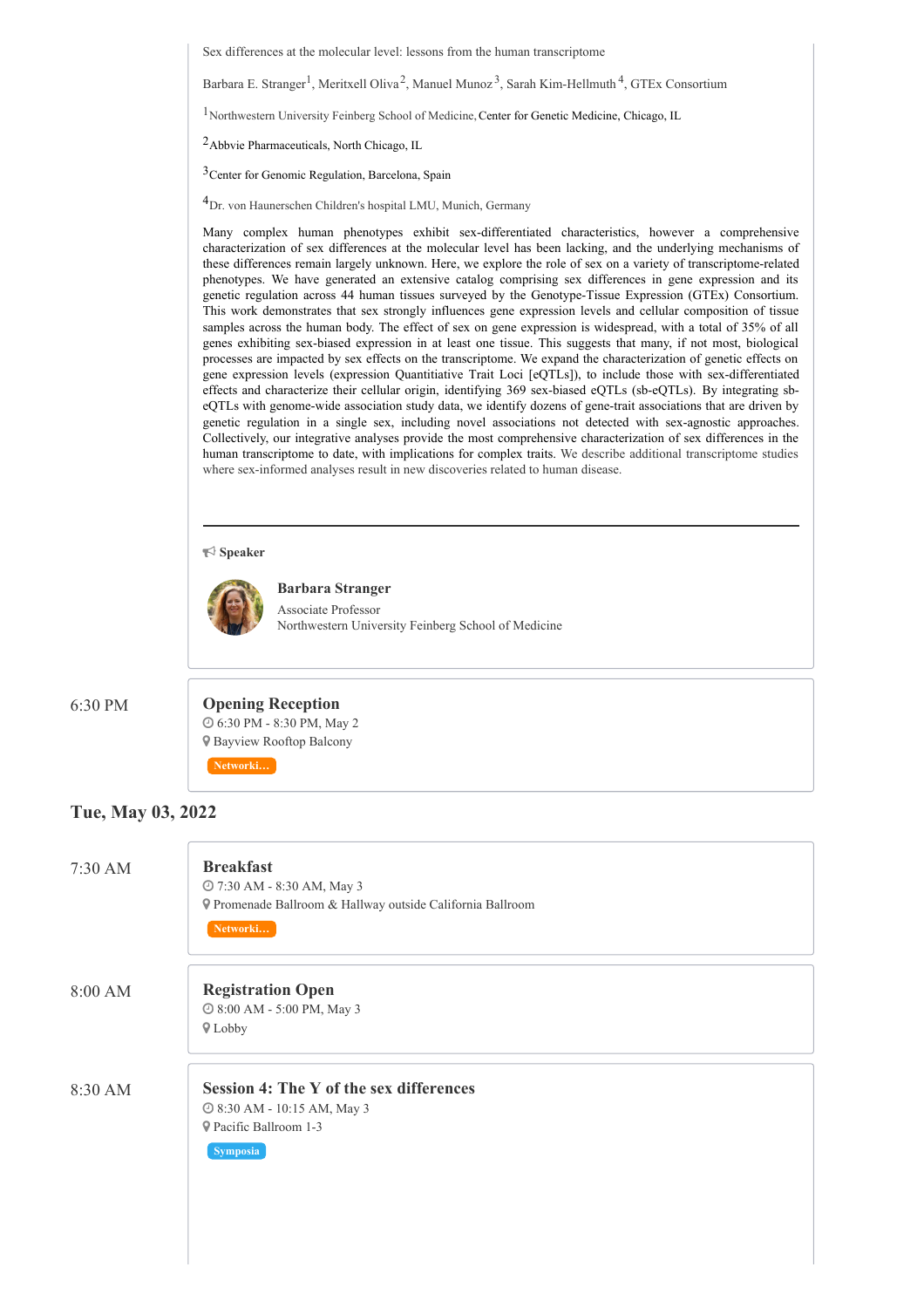#### **Speaker**



**Anna Naumova** Associate Professor McGill University

#### **3 Subsessions**

 **Histone demethylase independent redundancy of the X and Y chromosome homologs UTX and UTY during development** 8:30 AM - 8:55 AM, May 3 Pacific Ballroom 1-3 **The Battle of the Sexes: The contrasting roles of TSPY and TSPX in human oncogenesis** 8:55 AM - 9:20 AM, May 3 Pacific Ballroom 1-3 **The Y and methylation of transposons** 9:20 AM - 9:45 AM, May 3 Pacific Ballroom 1-3

**Session 5: Ovarian hormones in sex-specific brain plasticity and disease:molecular, cellular, and neuroimaging insights**

 8:30 AM - 10:15 AM, May 3 Sierra Ballroom 1-2

**Symposia**

#### **Speaker**

**Marija Kundakovic** Assistant Professor

Fordham University

#### **3 Subsessions**

 **Estrogenic modulation of neural circuits that control energy expenditure** 8:30 AM - 8:55 AM, May 3 Sierra Ballroom 1-2

 **3D genome dynamics in the mouse brain across the estrous cycle** 8:55 AM - 9:20 AM, May 3

Sierra Ballroom 1-2

 **From brain to cell and back again: Understanding the potential beneficial effects of estrogens in psychosis** 9:20 AM - 9:45 AM, May 3

Sierra Ballroom 1-2

#### 10:15 AM **Coffee Break**

 10:15 AM - 10:30 AM, May 3 California Ballroom Foyer

10:30 AM **Session 6: Mechanisms of sex differences in respiratory disease** 10:30 AM - 12:15 PM, May 3 Pacific Ballroom 1-3

#### **Symposia**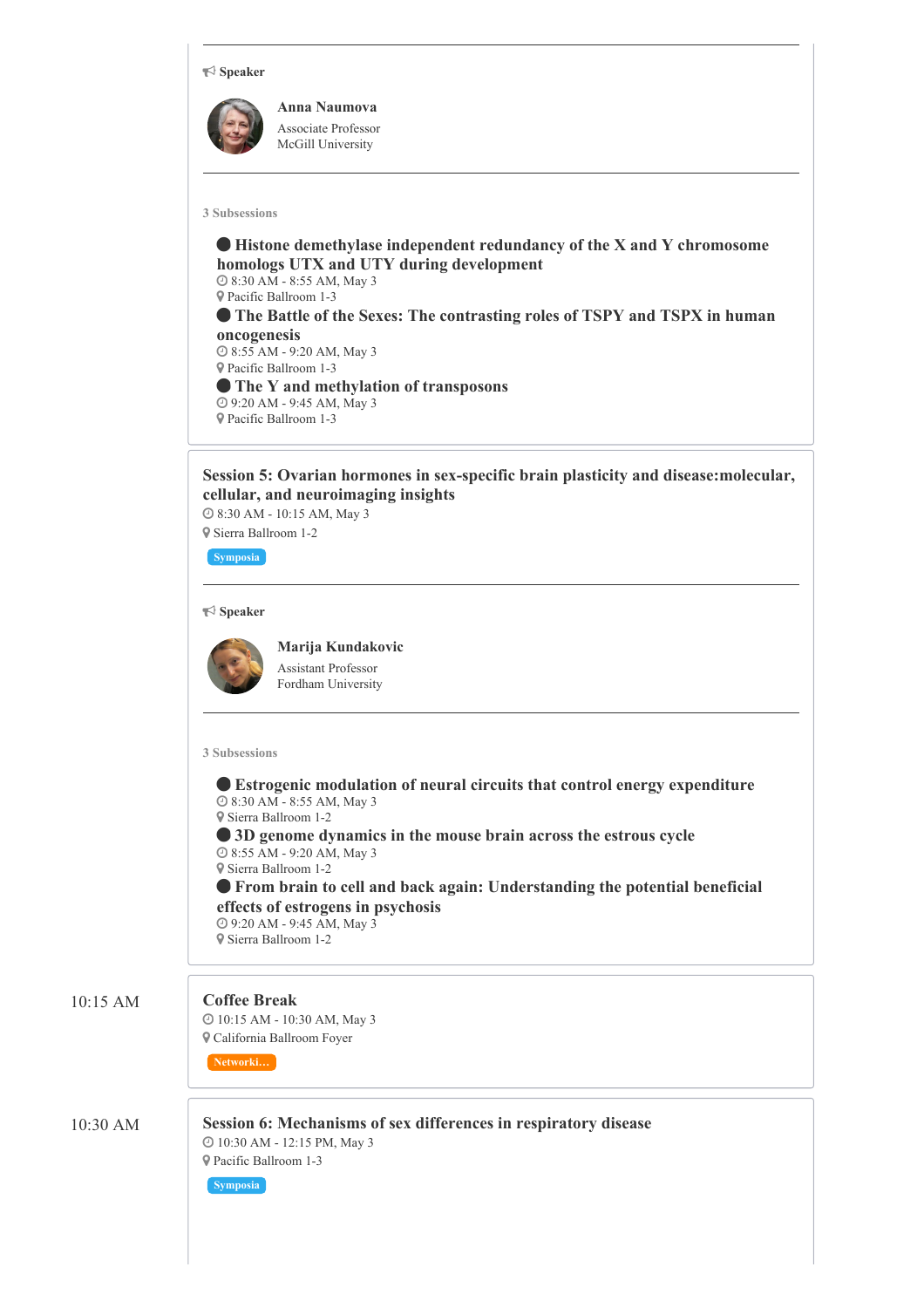#### **Speakers**

**Patricia Silveyra** Associate Professor Indiana University School of Public Health

#### **Alicia Rizzo**

Fellow in Pulmonary and Critical Care Medicine University of Colorado

**4 Subsessions**

 **Estrogen regulation in pulmonary arterial hypertension** 10:30 AM - 10:55 AM, May 3 Pacific Ballroom 1-3 **Sex as a biological variable in the preterm lung: first step towards precision medicine** 10:55 AM - 11:20 AM, May 3 Pacific Ballroom 1-3 **Sex differences in airway smooth muscle cell transcriptome signatures in asthma** 11:20 AM - 11:45 AM, May 3 Pacific Ballroom 1-3 **Sex differences in alveolar epithelial glycocalyx degradation in ARDS** 11:45 AM - 12:15 PM, May 3 Pacific Ballroom 1-3

**Session 7: NIH ORWH Science Policy Scholar Travel Award Symposium** 10:30 AM - 12:15 PM, May 3

Sierra Ballroom 1-2

**Symposia**

#### **Speaker**



**Samia Noursi** social science analyst NIH

**3 Subsessions**

 **About the National Institutes of Health Office of Research on Women's Health: Over 30 Years of Research for the Health of Women** 10:30 AM - 11:05 AM, May 3

 **Alcohol Use, Behavioral and Mental Health Help-Seeking, and Treatment Satisfaction among Sexual Minority Women: Policy Implications** 11:05 AM - 11:40 AM, May 3

 **The Scientific Body of Knowledge – Whose Body Does It Serve? Factoring women's health into human brain imaging** 11:40 AM - 12:15 PM, May 3

## 12:15 PM **Lunch on your own**

12:15 PM - 1:30 PM, May 3

**Equity, Diversity and Inclusion Workshop Luncheon** 12:15 PM - 1:30 PM, May 3 Pacific Ballroom 1-3

**Workshop**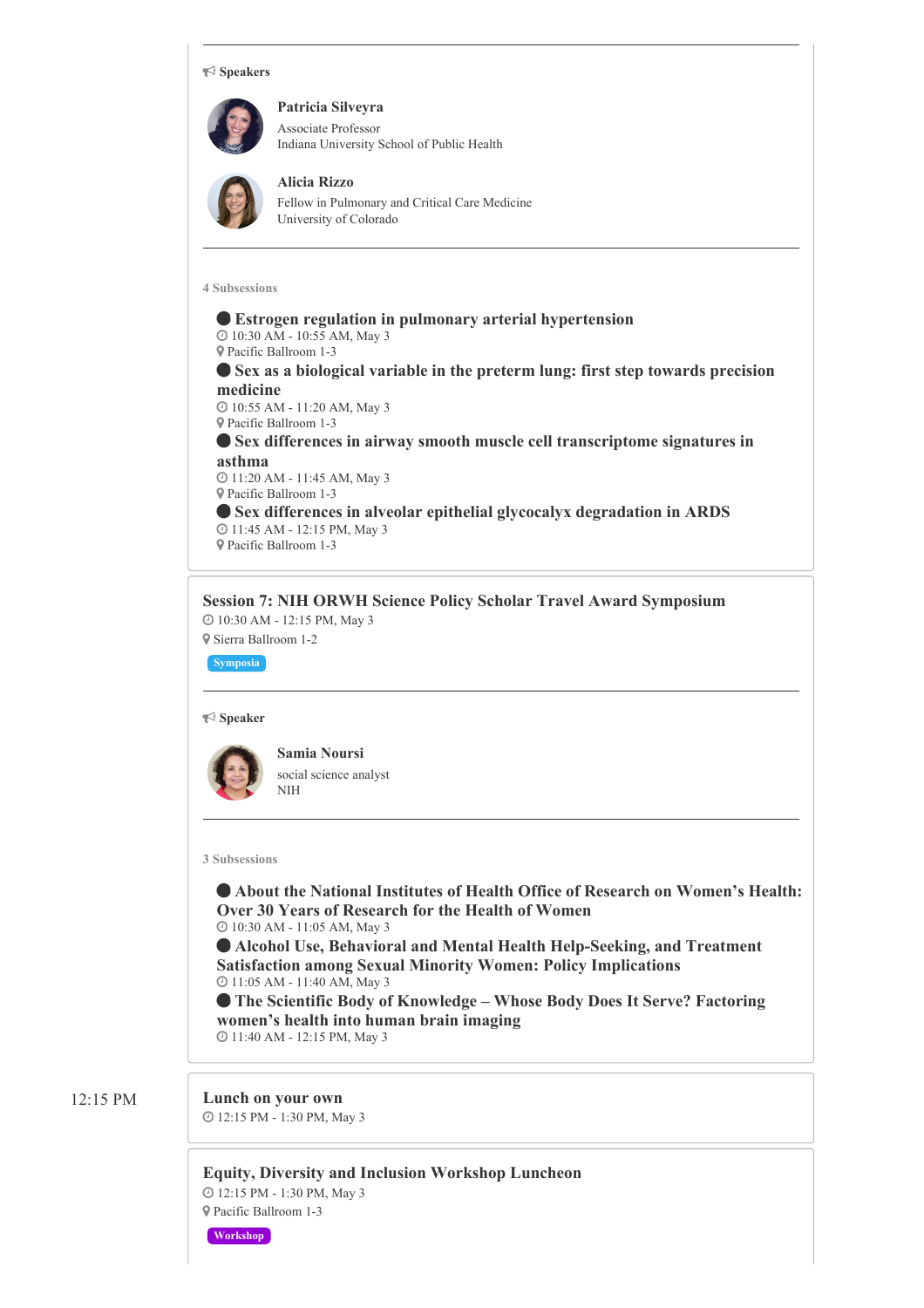#### **OSSD Equity, Diversity, and Inclusion (EDI) Lunch - 2022**

The first OSSD EDI lunch will be a discussion of what EDI means and how to overcome challenges in moving EDI efforts forward. The EDI committee will also share the strategies they've been employing to improve diversity and inclusion at OSSD, as well as get feedback from participants regrading new initiatives they would like the EDI committee to focus on. Please join us for a lively discussion!

Panelists: Farrah Madison, PhD, Stephanie Correa, PhD, Arbi Nazarian, PhD, and Debra Bangasser, PhD

**Speakers**



**Farrah Madison** Assistant Professor Hope College



**Stephanie Correa** Assistant Professor UCLA



## **Debra Bangasser**

Associate Professor of Psychology & Director of the Neuroscience Program in the College of Liberal Arts Temple University



**Arbi Nazarian** Associate Professor Western University of Health Sciences

1:45 PM **Session 8: How variable and malleable is escape from X chromosome inactivation** 1:45 PM - 3:30 PM, May 3 Pacific Ballroom 1-3

**Symposia**

#### **Speakers**



**Christine Disteche** Professor University of Washington



**Sam Peeters** Postdoctoral Fellow University of British Columbia

#### **4 Subsessions**

 **3D features of the genome impact escape from X inactivation in different cell types**

 1:45 PM - 2:10 PM, May 3 Pacific Ballroom 1-3

 **Genomic determinants of escape from X-chromosome inactivation** 2:10 PM - 2:35 PM, May 3

Pacific Ballroom 1-3

 **Monosomy X in isogenic human iPSC-derived trophoblast model impacts expression modules preserved in human placenta** 2:35 PM - 3:00 PM, May 3

Pacific Ballroom 1-3

 **B cell specific XIST complex enforces X-inactivation and restrains atypical B cells**

 3:00 PM - 3:30 PM, May 3 Pacific Ballroom 1-3

**Session 9: Cognitive effects of neurodegeneration**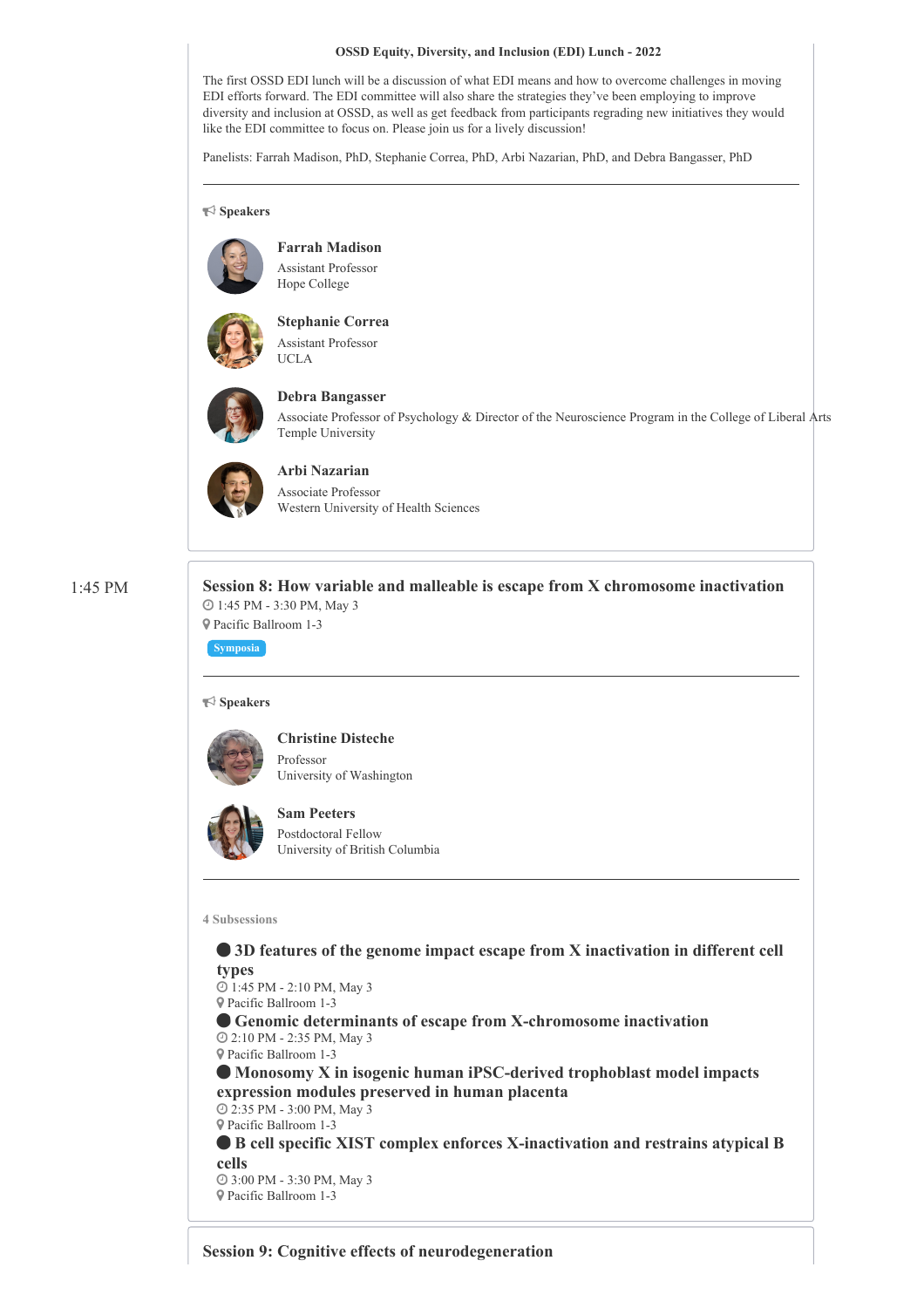## 1:45 PM - 3:30 PM, May 3 Sierra Ballroom 1-2

**Symposia**

#### **Speakers**

**Rhonda Voskuhl** Professor University of California, Los Angeles



**Margaret Fahnestock** Professor McMaster University

**4 Subsessions**

 **A new approach to address the unmet need for a treatment targeting cognitive deficits at menopause** 1:45 PM - 2:10 PM, May 3 Sierra Ballroom 1-2 **Effect of gonadal hormones on pathology, autoimmunity and behavior in a mouse model of Alzheimer's Disease** 2:10 PM - 2:35 PM, May 3 Sierra Ballroom 1-2 **Characterizing the combined neuroprotective effects of estrogen and cytisine in a 6-OHDA mouse model of Parkinson's Disease** 2:35 PM - 3:00 PM, May 3 Sierra Ballroom 1-2 **Sex-specific effects of high fat diet on neuropathology in a mouse model of VCID** 3:00 PM - 3:30 PM, May 3 Sierra Ballroom 1-2

## 3:30 PM **Coffee Break**

 3:30 PM - 3:45 PM, May 3 California Ballroom Foyer

3:45 PM **Session 10: Sex differences in cardiovascular health** 3:45 PM - 5:00 PM, May 3

 Pacific Ballroom 1-3 **Symposia**

#### **Speakers**



#### **Stephanie Faubion**

Professor and Chair, Department of Medicine; Penny and Bill George Director, Mayo Clinic Center for Women's Health; Medical Director, The North American Menopause Society Mayo Clinic



### **Chrisandra Shufelt**

Associate Director of the Barbra Streisand Women's Heart Center Cedars Sinai Medical Center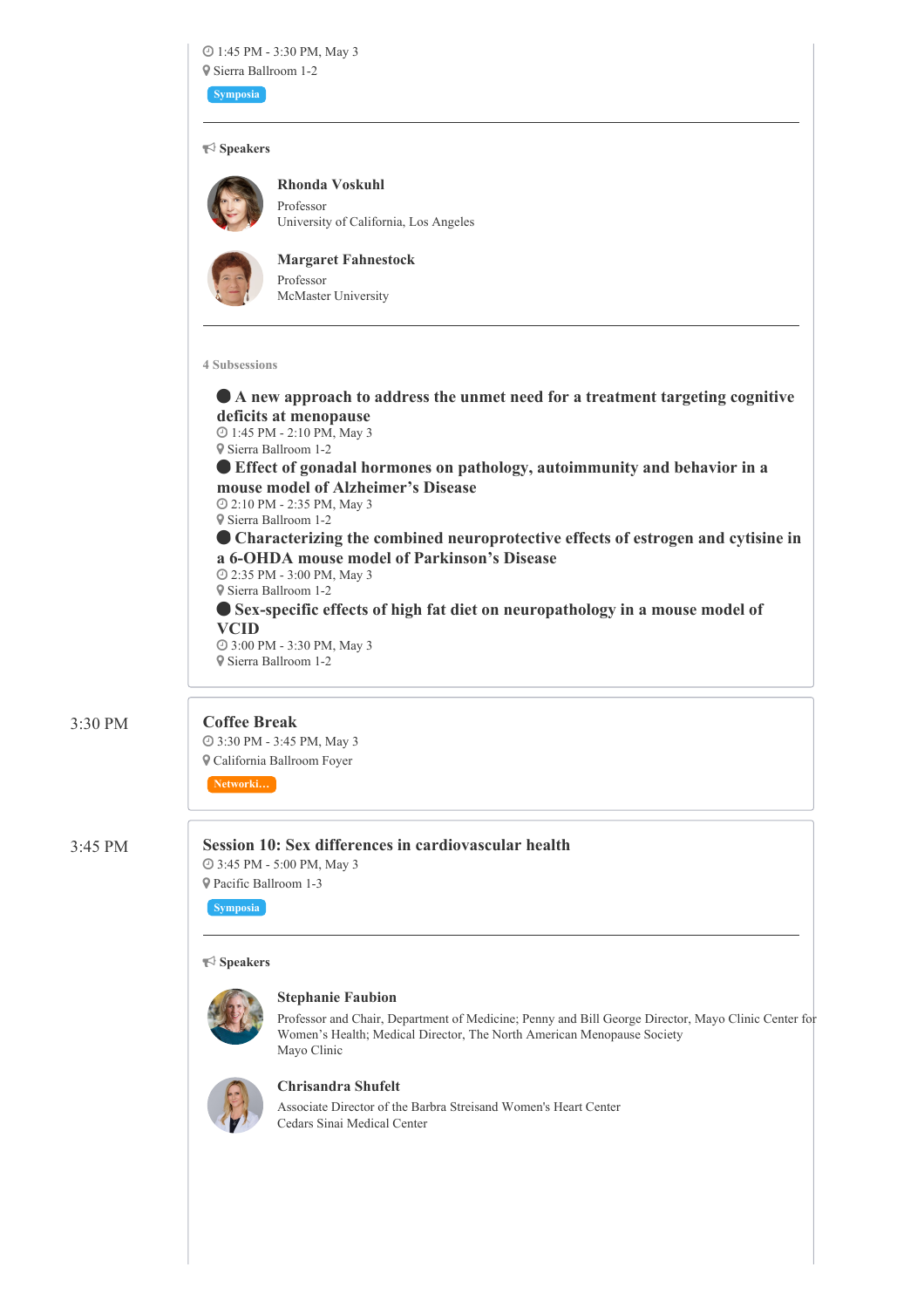**3 Subsessions**

 **Hormones and cardiovascular risk in transgender health** 3:45 PM - 4:05 PM, May 3 Pacific Ballroom 1-3 **Sex Differences in Obesity and Diabetes** 4:05 PM - 4:25 PM, May 3 Pacific Ballroom 1-3 **Sex differences in the trajectories of cardiovascular risk in midlife** 4:25 PM - 4:45 PM, May 3 Pacific Ballroom 1-3

#### **Session 11: Mechanisms of motivation: convergent and divergent sex differences of motivated behavior**

 3:45 PM - 5:00 PM, May 3 Sierra Ballroom 1-2

**Symposia**

#### **Speakers**



**Georgia Hodes** Virginia Polytechnic Institute and State University



#### **Debra Bangasser**

Associate Professor of Psychology & Director of the Neuroscience Program in the College of Liberal Arts Temple University

#### **4 Subsessions**

#### **Early life stress alters motivation for natural rewards in a sex-dependent manner**

 3:45 PM - 4:05 PM, May 3 Sierra Ballroom 1-2

#### **Not feeling up to it? How sex differences in the immune response to stress impact reward motivation**

 4:05 PM - 4:25 PM, May 3 Sierra Ballroom 1-2

 **Leveraging single-cell profiling to identify sex-specific and drug-responsive genetic programs in brain reward circuitry**

 4:25 PM - 4:45 PM, May 3 Sierra Ballroom 1-2

 **Neuroinflammatory drivers of nicotine use disorder: opportunities for precision medicine**

 4:45 PM - 5:00 PM, May 3 Sierra Ballroom 1-2

#### 5:00 PM **Poster Session I**

 5:00 PM - 7:00 PM, May 3 Bayview Ballroom (Interior)

**Poster Session Poster Session I**

**67 Subsessions**

 **1. Toward a Theory of Help-Seeking Behavior for African American women survivors of intimate partner violence**

5:00 PM - 7:00 PM, May 3

 **2. About the National Institutes of Health Office of Research on Women's Health-Over 30 Years of Research for the Health of Women**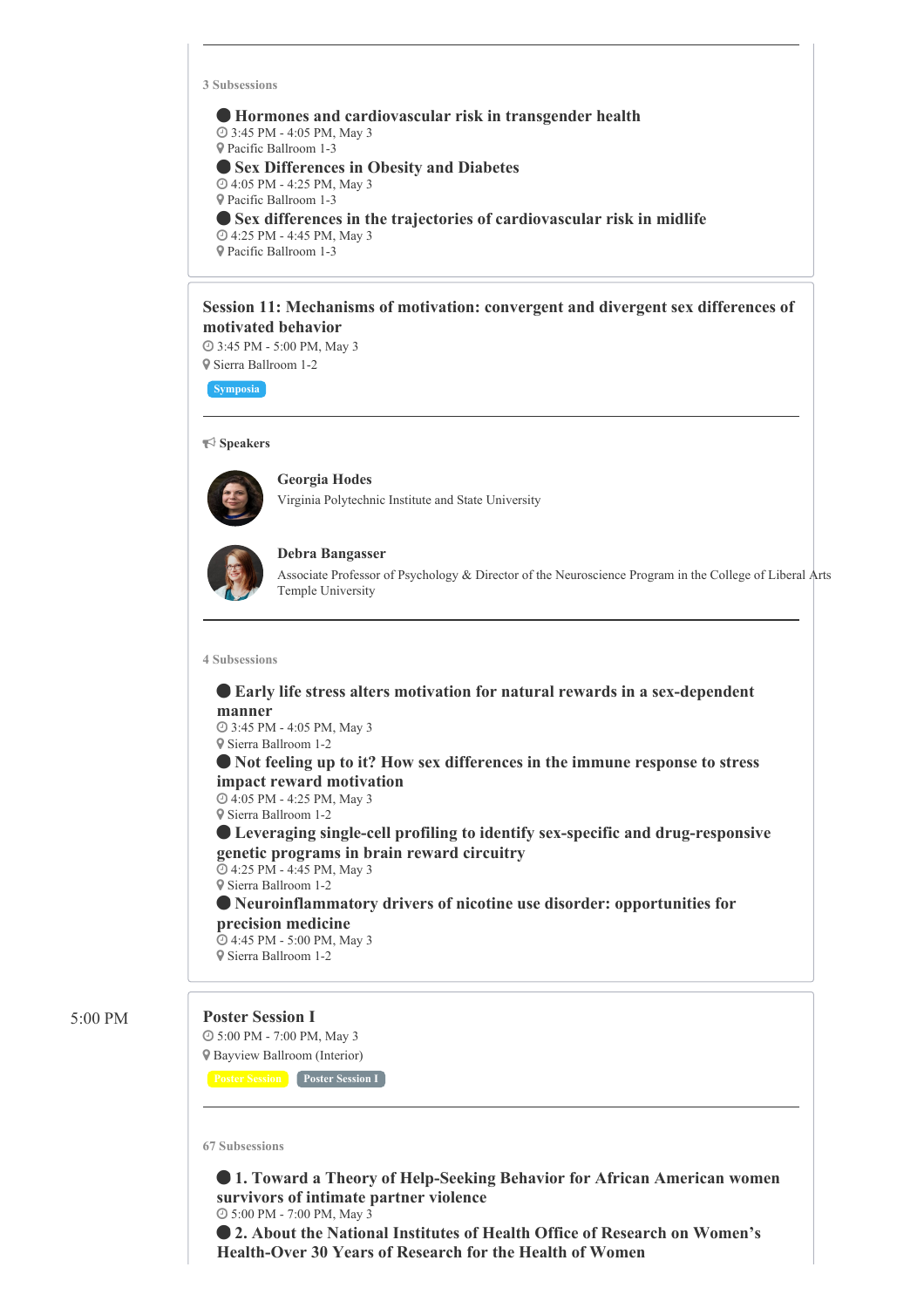5:00 PM - 7:00 PM, May 3

 **3. Sex Differences in the Effect of COX-2 Inhibition on Arterial Stiffness** 5:00 PM - 7:00 PM, May 3

 **5. The Maternal X Chromosome Impairs Cognition and Accelerates Brain Aging Through Epigenetic Modulation in Female Mice** 5:00 PM - 7:00 PM, May 3

 **6. Influence of Sex and Sex Hormones on a Mouse Model of Multi-Etiology Dementia**

5:00 PM - 7:00 PM, May 3

 **7. Mechanistic Heterogeneity in Human Male and Female Neutrophil Responses to a Chemorepellent**

5:00 PM - 7:00 PM, May 3

 **8. Characterization and Anti-Inflammatory Effects of a Novel Subtype of Regenerative Exosomes in Viral Myocarditis** 5:00 PM - 7:00 PM, May 3

 **9. Aging Awakens Transcription of the Inactive X Chromosome (Xi) in Cells of the Female Hippocampus** 5:00 PM - 7:00 PM, May 3

 **10. Sex Differences in the Effects of High Fat Diet on Neuroinflammation in a Mouse Model of VCID**

5:00 PM - 7:00 PM, May 3

 **11. Adolescent social isolation disrupts sex-specific food reward and developmental dopaminergic and thyroid hormone expression profiles in the medial amygdala of adult mice**

5:00 PM - 7:00 PM, May 3

 **12. Brain-Gut-Microbiome Signatures Differentiate Bowel Habit Subtypes In Women With IBS**

5:00 PM - 7:00 PM, May 3

 **13. The Effect of Targeted State Policies on Mental Health Distress among Sexual and Gender Minority Adults in the United States** 5:00 PM - 7:00 PM, May 3

 **14. Mechanisms of Sex Differences in Changes in Cardiorespiratory Fitness with Exercise Training**

5:00 PM - 7:00 PM, May 3

 **15. Post-menopausal impairment in brain arteriolar K+ channel function in a mouse model of Alzheimer's disease.**

5:00 PM - 7:00 PM, May 3

 **16. Optogenetic Stimulation of BNST Vasopressin Neurons Increases Sex-Specific Social Approach and Communication in Mice** 5:00 PM - 7:00 PM, May 3

 **17. The VPAC2 Receptor Mediates Resilience to Stress in Female, but Not Male Mice**

5:00 PM - 7:00 PM, May 3

 **4. Serum Estradiol Levels and Cardiovascular Risk Associated with Gender-Affirming Hormone use in Transgender Women: A Systematic Review and Meta-Analysis**

5:00 PM - 7:00 PM, May 3

 **18. Postnatal Developmental Trajectory of Sex-Biased Gene Expression in the Mouse Pituitary Gland**

5:00 PM - 7:00 PM, May 3

 **19. A comparison of prediction equations for estimating glomerular filtration rate in transgender individuals on gender affirming hormone therapy: A**

### **protocol**

5:00 PM - 7:00 PM, May 3

 **21. A Systems biology approach to understanding genetic heterogeneity in sex differences**

5:00 PM - 7:00 PM, May 3

 **22. Track-by-Day: A Standardized Approach to Estrous Cycle Monitoring in Biobehavioral Research**

5:00 PM - 7:00 PM, May 3

 **23. Sex Differences in Mitochondria during Viral Myocarditis** 5:00 PM - 7:00 PM, May 3

 **24. Evaluating Endocrine-Immune Interactions on Social Behaviour in a Rodent Model of Maternal Immune Activation**

5:00 PM - 7:00 PM, May 3

**25. Sex Differences in Aging and in the Regenerative Effects of iPSC-Derived**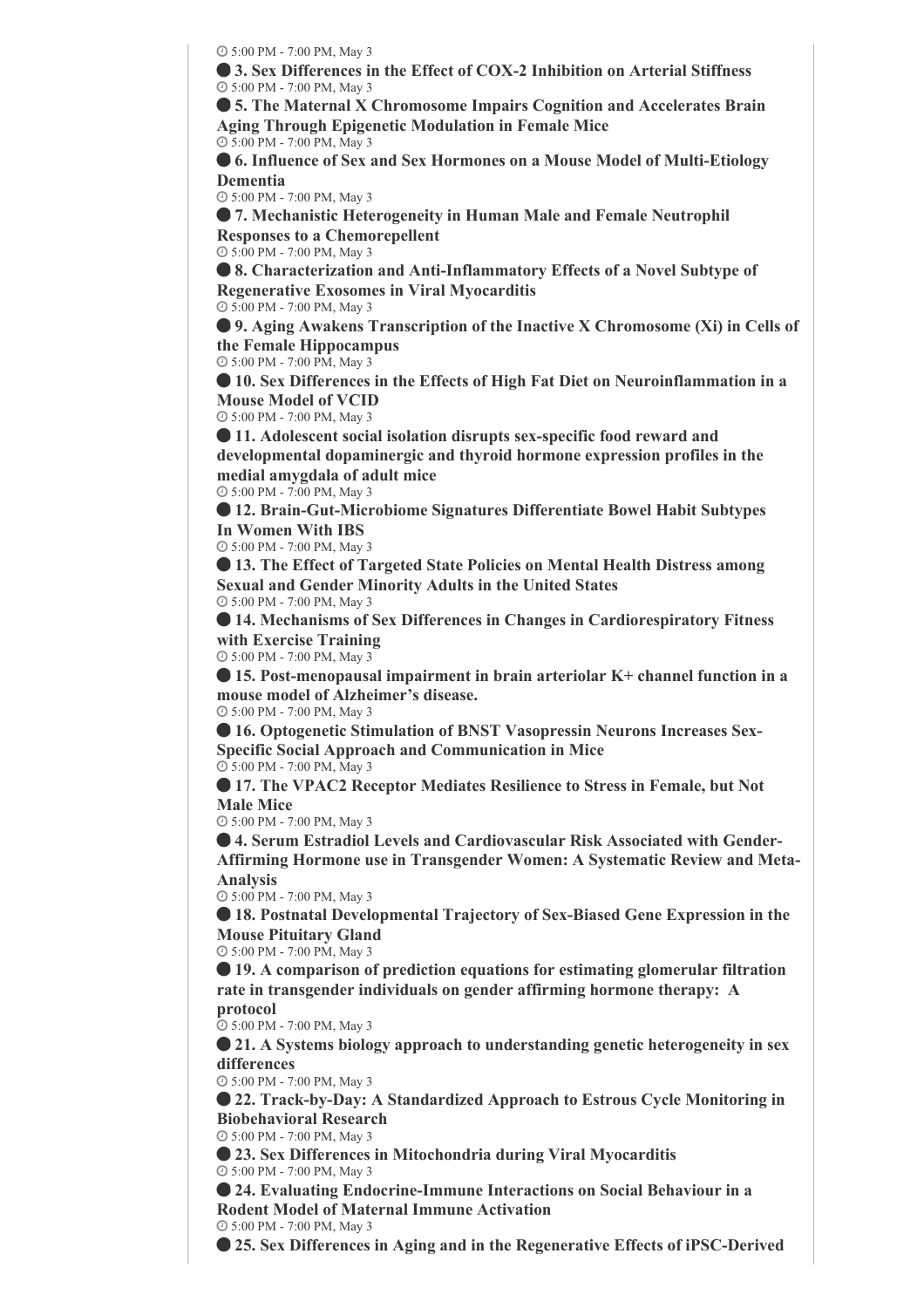**Immune Cells**

5:00 PM - 7:00 PM, May 3

 **26. Sex differences in neural activation related to negative cognitive bias after chronic stress exposure**

5:00 PM - 7:00 PM, May 3

 **27. Binge Ethanol in Adolescence vs Adulthood: Differences in Spatial Memory, Ethanol Sedation, and Ethanol Metabolism**

5:00 PM - 7:00 PM, May 3

 **20. Serum Testosterone and Cardiovascular Risk in Adult Transgender Men: A Systematic Review and Meta-Analysis**

5:00 PM - 7:00 PM, May 3

 **28. The Reversal of Antibiotic-Induced Socio-Sexual Behavioral Deficits via Cecal Microbiota Transplantation but Not Androgen Treatment** 5:00 PM - 7:00 PM, May 3

 **29. Construction of Copy Number Variation Map Identifies Small Regions of Overlap and Candidate Genes for Atypical Female Genital Development** 5:00 PM - 7:00 PM, May 3

 **30. Role of gonadal hormones and dutasteride treatment on the microbiotagut-brain axis in a male and female murine model of Parkinson's disease.** 5:00 PM - 7:00 PM, May 3

 **31. Adolescent Hormonal Contraceptive Administration Impacts the Prefrontal Cortex of Female Rats.**

5:00 PM - 7:00 PM, May 3

 **32. Sex Differences in Contextual Pattern Separation and Functional Connectivity for Fear Memory.**

5:00 PM - 7:00 PM, May 3

 **33. Sex Differences in Learning-Induced Protein Degradation in the Dorsal Hippocampus of Male and Female Mice**

5:00 PM - 7:00 PM, May 3

 **34. Maternal Age and Estradiol Influence Cognition in Middle-aged Rats.** 5:00 PM - 7:00 PM, May 3

 **35. The Effects of Hormonal Contraception on Auditory Emotional Memory** 5:00 PM - 7:00 PM, May 3

 **36. Female-biased gene regulatory networks in fibrous atherosclerotic plaques point to extracellular matrix producing fibroblast-like Smooth Muscle Cells as key players**

5:00 PM - 7:00 PM, May 3

 **37. High prevalence of XCI skewing in female atherosclerotic plaques** 5:00 PM - 7:00 PM, May 3

 **38. Sex Chromosomes and Gonadal Hormones Drive Sex Differences in Hepatic Gene Expression and Response to Statins**

5:00 PM - 7:00 PM, May 3

 **39. Sexual Dimorphism in Atrial Fibrillation: Investigating the role of atrial fibrosis**

5:00 PM - 7:00 PM, May 3

 **40. The Role of Sex and the Gut Microbiome in Mouse Models of Depression** 5:00 PM - 7:00 PM, May 3

 **41. Estrogen Increases NMDA Receptor Expression in Kidney Principal Cells** 5:00 PM - 7:00 PM, May 3

 **42. Sex differences in lung inflammation in a mouse model of allergic asthma: Potential role of the microbiome**

5:00 PM - 7:00 PM, May 3

 **43. Effects of Pubertal Blockade and Testosterone on Endothelial Function in Transgender Males**

5:00 PM - 7:00 PM, May 3

 **45. Examining the effects of early-life immune activation and later-life social stress on behavioral and neural outcomes during development** 5:00 PM - 7:00 PM, May 3

 **46. The Scientific Body of Knowledge – Whose Body Does It Serve? Factoring women's health into human brain imaging**

5:00 PM - 7:00 PM, May 3

 **47. Linking gametologue expression to sex differences in gene expression and disease**

5:00 PM - 7:00 PM, May 3

 **48. Sex Differences In Brain Tumor Glutamine Metabolism Reveal Sex-Specific Vulnerabilities To Treatment**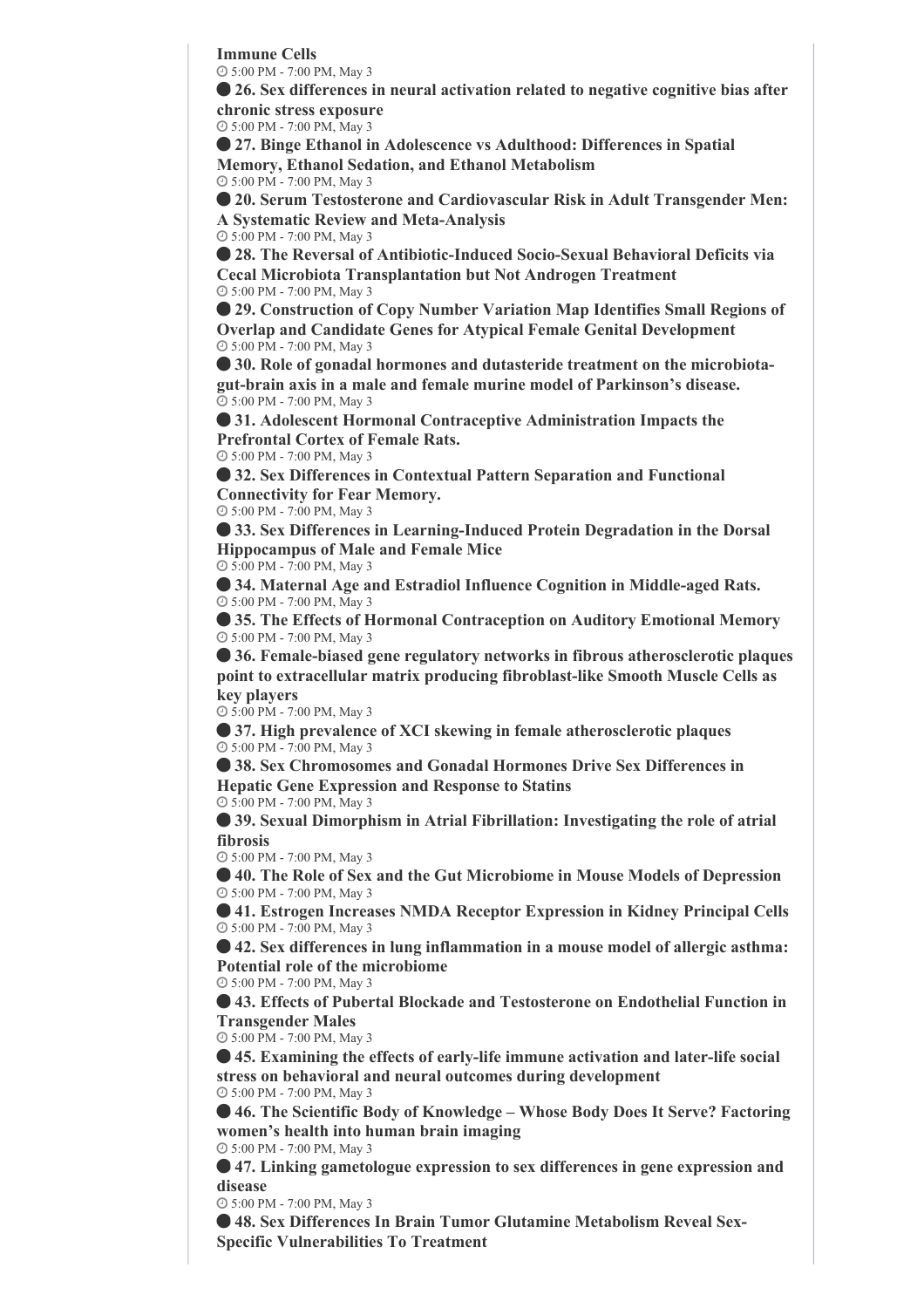5:00 PM - 7:00 PM, May 3

 **49. Arcuate nociceptin/orphanin FQ (N/OFQ) neurons inhibit nearby proopiomelanocortin (POMC) neurons in a sex-and energy status-dependent manner in prepronociceptin (PNOC)-cre mice**

5:00 PM - 7:00 PM, May 3

 **50. Improving antidepressant treatment in the postpartum by manipulating immune signalling**

5:00 PM - 7:00 PM, May 3

 **44. Effects of Short-Term Ovarian Hormone Suppression on Blood Pressure in Postmenopausal Women**

5:00 PM - 7:00 PM, May 3

 **51. Oral Contraceptives: Stress responses, Depression, and Motivation in Mice** 5:00 PM - 7:00 PM, May 3

 **52. Effect of prenatal nicotine and THC on cognitive behaviors in adolescent male and female rats.**

5:00 PM - 7:00 PM, May 3

 **53. CRF Infusion into the Medial Septum Modulates Hippocampal Cholinergic Transmission in Male and Female Rats**

5:00 PM - 7:00 PM, May 3

 **54. Reproductive Status Shapes Working Memory Circuitry in Midlife Women** 5:00 PM - 7:00 PM, May 3

 **55. Egr1 is a sex-specific, estrous cycle-dependent regulator of neuronal chromatin organization and behavioral plasticity** 5:00 PM - 7:00 PM, May 3

 **56. Neural Sexual Dimorphisms and Estrous Cycling in Four Core Genotypeslike Rats**

5:00 PM - 7:00 PM, May 3

 **57. Sex differences in alcohol dependence: a role for steroid sex hormones and related proteins**

5:00 PM - 7:00 PM, May 3

 **58. Rapid exercise-induced stress resilience in females is independent of running distance**

5:00 PM - 7:00 PM, May 3

 **59. Sex differences in rodent model of context-dependent reward prediction** 5:00 PM - 7:00 PM, May 3

 **60. Impact of X Chromosome Genes on Preadipocyte and Mature Adipocyte Function**

5:00 PM - 7:00 PM, May 3

 **61. Reproductive Senescence Alters Mitochondrial Function Post-Stroke** 5:00 PM - 7:00 PM, May 3

 **62. Chromatin footprints in the ventral hippocampus in a double-hit model of heterotypic acute stress.**

5:00 PM - 7:00 PM, May 3

 **63. Allelic skewing as a possible explanation for the female bias in Sjögren's syndrome**

5:00 PM - 7:00 PM, May 3

 **64. Genetic deletion of the α7 nAChR reduces hippocampal granule and pyramidal cells in both sexes but specifically impairs pattern separation in males** 5:00 PM - 7:00 PM, May 3

 **65. Sex-Specific Effects of Inhibiting Glutamatergic Cells in the Hippocampus on Stress-Induced Cognitive Bias**

5:00 PM - 7:00 PM, May 3

 **66. Pharmacologic, but not physiological, increases in plasma fibroblast growth factor 21 (FGF21) influences sucrose and protein intake in females.** 5:00 PM - 7:00 PM, May 3

 **67. The VPAC2 Receptor Mediates Resilience to Stress in Female, but Not Male Mice**

5:00 PM - 7:00 PM, May 3

## 7:00 PM **Trainee Social Event**

7:00 PM - 9:00 PM, May 3

**Networki…**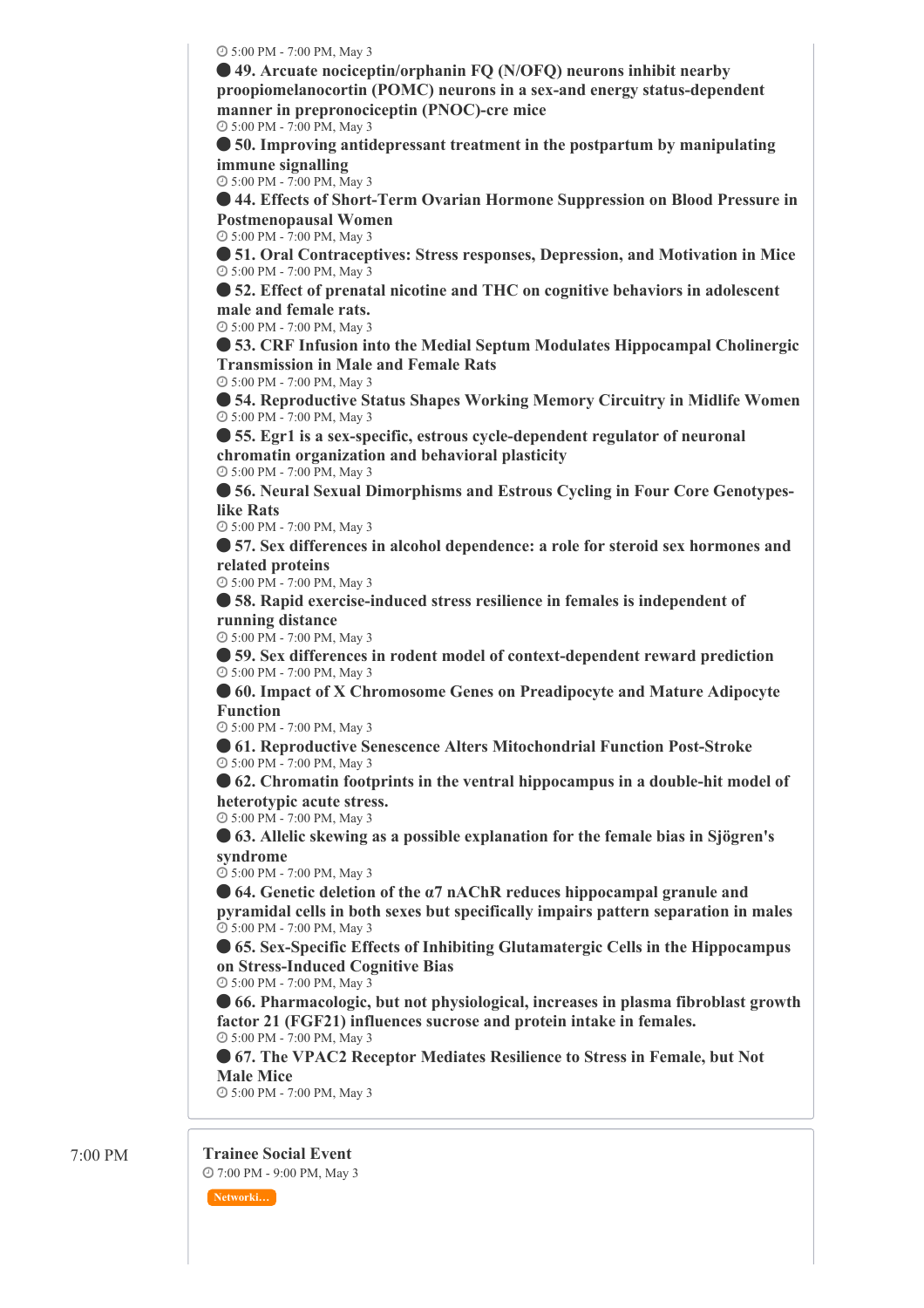Organized by:

Mary Beth Bielicki, University of Delaware Elise Lemanski, University of Delaware

## **Wed, May 04, 2022**

| $7:30$ AM | <b>Breakfast</b><br>@ 7:30 AM - 8:30 AM, May 4<br>¶ Promenade Ballroom & Hallway outside California Ballroom<br>Networki                                                                                                                                                                                                                                                                                                                                                                                                                                                                                                                                                                                                                                                                                                                                                                                                                                                                                                                                                                                                                                                                                                                                                                                                                                                                                                                                                                                                                                                                                                                                                                                                                                                                                                                                                                                                                                                                                                                                                                                                                                                                                                                                                                                           |
|-----------|--------------------------------------------------------------------------------------------------------------------------------------------------------------------------------------------------------------------------------------------------------------------------------------------------------------------------------------------------------------------------------------------------------------------------------------------------------------------------------------------------------------------------------------------------------------------------------------------------------------------------------------------------------------------------------------------------------------------------------------------------------------------------------------------------------------------------------------------------------------------------------------------------------------------------------------------------------------------------------------------------------------------------------------------------------------------------------------------------------------------------------------------------------------------------------------------------------------------------------------------------------------------------------------------------------------------------------------------------------------------------------------------------------------------------------------------------------------------------------------------------------------------------------------------------------------------------------------------------------------------------------------------------------------------------------------------------------------------------------------------------------------------------------------------------------------------------------------------------------------------------------------------------------------------------------------------------------------------------------------------------------------------------------------------------------------------------------------------------------------------------------------------------------------------------------------------------------------------------------------------------------------------------------------------------------------------|
| 8:00 AM   | <b>Registration Open</b><br>© 8:00 AM - 5:00 PM, May 4<br><b>9</b> Pacific Ballroom 1-3                                                                                                                                                                                                                                                                                                                                                                                                                                                                                                                                                                                                                                                                                                                                                                                                                                                                                                                                                                                                                                                                                                                                                                                                                                                                                                                                                                                                                                                                                                                                                                                                                                                                                                                                                                                                                                                                                                                                                                                                                                                                                                                                                                                                                            |
|           | <b>OSSD Business Meeting (open to all members)</b><br>© 8:00 AM - 8:30 AM, May 4<br>P Pacific Ballroom 1-3<br><b>OSSD</b>                                                                                                                                                                                                                                                                                                                                                                                                                                                                                                                                                                                                                                                                                                                                                                                                                                                                                                                                                                                                                                                                                                                                                                                                                                                                                                                                                                                                                                                                                                                                                                                                                                                                                                                                                                                                                                                                                                                                                                                                                                                                                                                                                                                          |
| 8:30 AM   | <b>Session 12: Specialized Centers of Research Excellence (SCORE) on Sex</b><br><b>Differences</b><br>© 8:30 AM - 10:15 AM, May 4<br>Pacific Ballroom 1-3<br><b>Symposia</b><br>NIH, ORWH Specialized Centers of Research Excellence (SCORE) on Sex Differences<br>Cecile D. Lahiri MD, MSc, Cesar Romero, MD, Emory University; Michelle M. Mielke, PhD, Colleen Bartman,<br>PhD Mayo Clinic; C. Noel Bairey Merz, MD, Nethika R. Ariyasinghe, Cedars-Sinai Medical Center; Chyren<br>Hunter PhD, ORWH. The National Institutes of Health (NIH) Office of Research on Women's Health (ORWH)<br>supported SCORE Programs, co-sponsored by NIH Aging, Alcohol Abuse and Alcoholism, Drug Abuse,<br>Diabetes and Digestive and Kidney Diseases and Mental Health institutes, are vital hubs for research on sex and<br>gender that also provide pilot funding and training as part of a Career Enhancement Core (CEC). SCORE<br>investigators provide leadership in the development of standards and policies for the consideration of sex as a<br>biological variable (SABV) and sex differences in research. Three SCORE investigators and CEC seed grant<br>awardees will be featured, followed by a panel discussion moderated by Chyren Hunter PhD, ORWH. Cecile D.<br>Lahiri MD, MSc and Cesar Romero, MD of the Emory SCORE on Sex Differences will discuss the influence of<br>biological sex on microbial—host-pathogen interactions, using HIV as a model to explore HIV-induced immune<br>activation, chronic inflammation and estrogen insensitivity in aging women. Michelle M. Mielke, PhD and<br>Colleen Bartman, PhD of the Mayo Clinic SCORE will describe their research examining the long-term effects of<br>premenopausal bilateral oophorectomy on physical and cognitive function and Alzheimer's disease. C. Noel<br>Bairey Merz, MD and Nethika R. Ariyasinghe, PhD of the Cedars-Sinai Medical Center MAE-WEST -<br>Microvascular Aging and Eicosanoids – Women's Evaluation of Systemic aging Tenacity SCORE Program<br>"You are never too old to become younger!") will discuss growing evidence pointing to the potential importance<br>of chronic inflammation and small blood vessel dysfunction as key determinants of the sex differences seen in<br>age-related end organ disease. |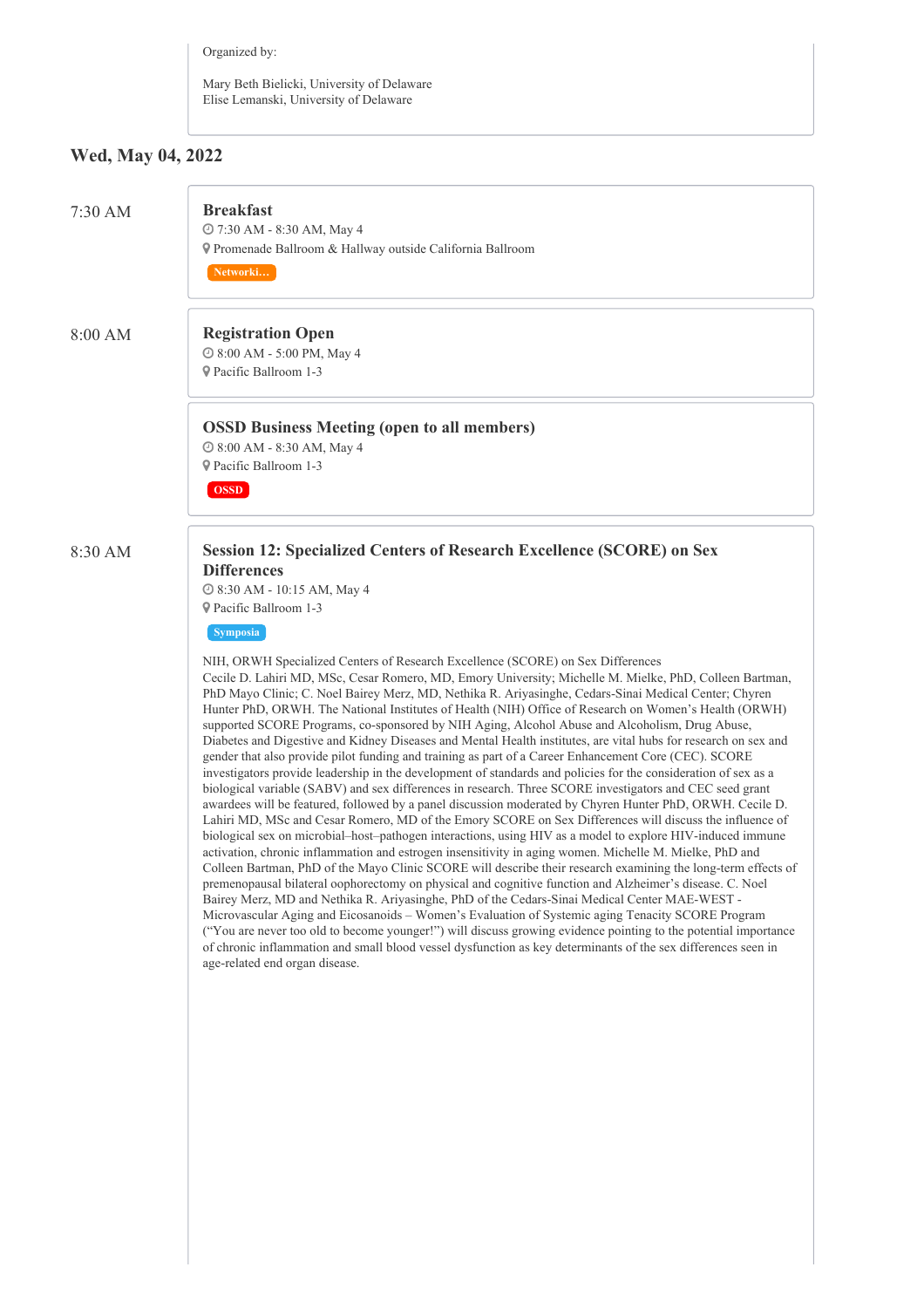#### **Speakers**



**Cecile Lahiri** Associate Professor of Medicine Emory University



**Cesar Romero** Emory University



**Michelle Mielke**

Professor Mayo Clinic



**Colleen Bartman** Senior Research Fellow Mayo Clinic



**C. Noel Bairey Merz** Smidt Heart Institute, Cedars-Sinai Medical Center



**Nethika Ariyasinghe** Postdoctoral Research Fellow Cedars-Sinai Medical Center



**Chyren Hunter** NIH

**Session 13: Emerging concepts in data analysis of sex differences** 8:30 AM - 10:15 AM, May 4 Sierra Ballroom 1-2

**Symposia**

#### **Speakers**



**Arjun Krishnan** Assistant Professor Michigan State University



**Joseph Ippolito** Washington University School of Medicine

**3 Subsessions**

 **Glucose-mediated serine biosynthesis in lung cancer predicts sex-specific response to chemotherapy**

 8:30 AM - 8:55 AM, May 4 Sierra Ballroom 1-2

 **A data-driven approach to unravel sex- and age-specific gene signatures and genome-scale gene interaction networks**

 8:55 AM - 9:20 AM, May 4 Sierra Ballroom 1-2

 **Applying dense-sampling to reveal endocrine modulation of the central nervous system**

 9:20 AM - 9:45 AM, May 4 Sierra Ballroom 1-2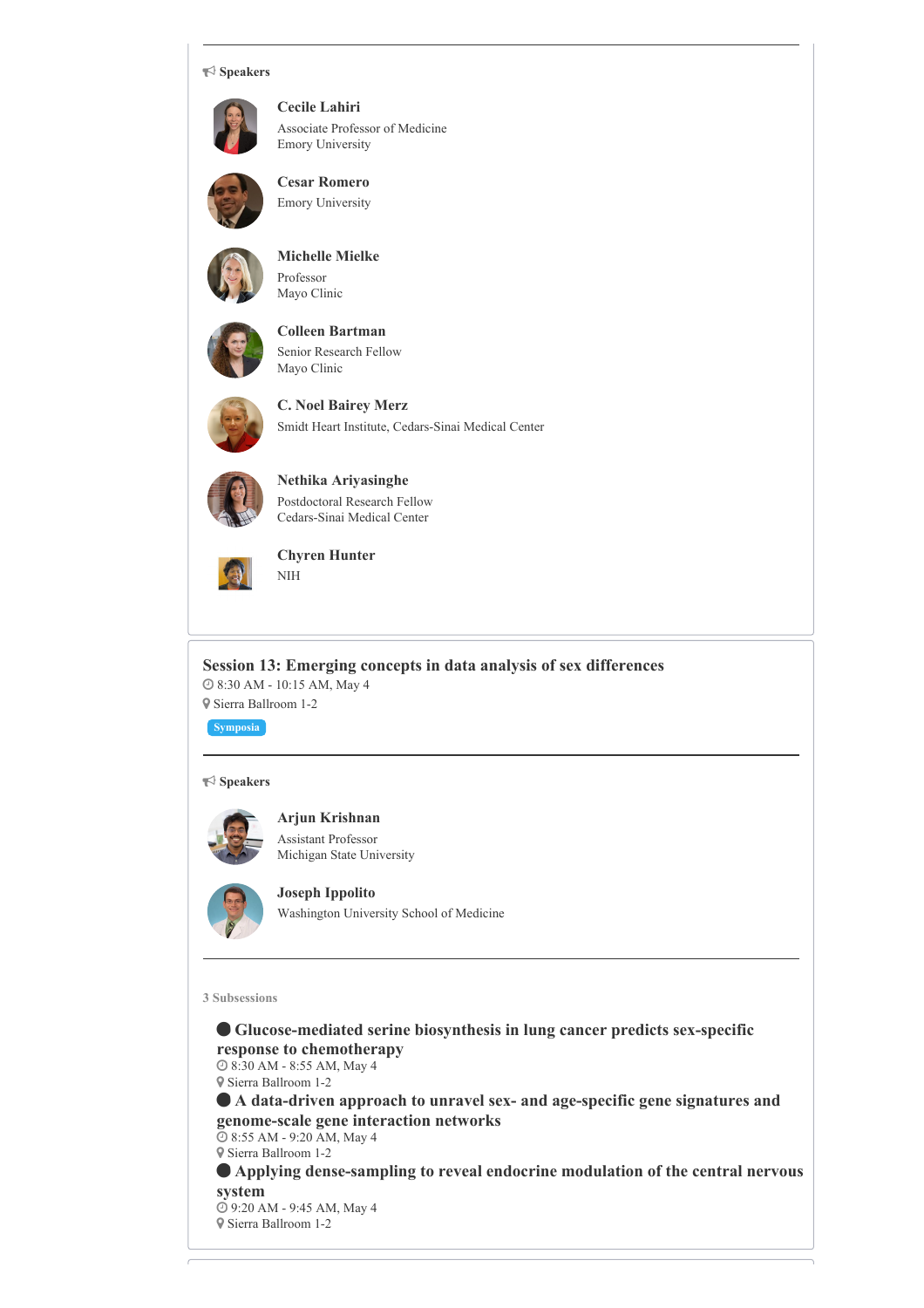### 10:15 AM **Coffee Break**

 10:15 AM - 10:30 AM, May 4 California Ballroom Foyer

**Networki…**

10:30 AM **Session 14: Endocrine aging and novel hormone therapies: impacts on physiology and the brain**

> 10:30 AM - 12:15 PM, May 4 Pacific Ballroom 1-3

**Symposia**

#### **Speakers**



**Kristen Zuloaga** Associate Professor Albany Medical College



**Paulo Pires** Assistant Professor University of Arizona

#### **4 Subsessions**

 **Targeting estrogen receptor beta as a treatment for alleviating memory loss and hot flashes**

 10:30 AM - 10:55 AM, May 4 Pacific Ballroom 1-3

 **Influence of endocrine aging on metabolism and memory: protective effects of brain-specific estrogen therapy**

 10:55 AM - 11:20 AM, May 4 Pacific Ballroom 1-3

 **Menopause as a modulator of sex differences in levels of tau deposition in healthy adults**

 11:20 AM - 11:45 AM, May 4 Pacific Ballroom 1-3

 **Post-menopausal impairment in brain arteriolar K+ channel function in a mouse model of Alzheimer's disease**

 11:45 AM - 12:15 PM, May 4 Pacific Ballroom 1-3

#### **Session 15: Sex differences in myocarditis** 10:30 AM - 12:15 PM, May 4

Sierra Ballroom 1-2

**Symposia**

#### **Speakers**



**Katelyn Bruno** Assistant Professor Of Medicine Mayo Clinic



**Bettina Heidecker** Cardiologist Charité, Universitätsmedizin Berlin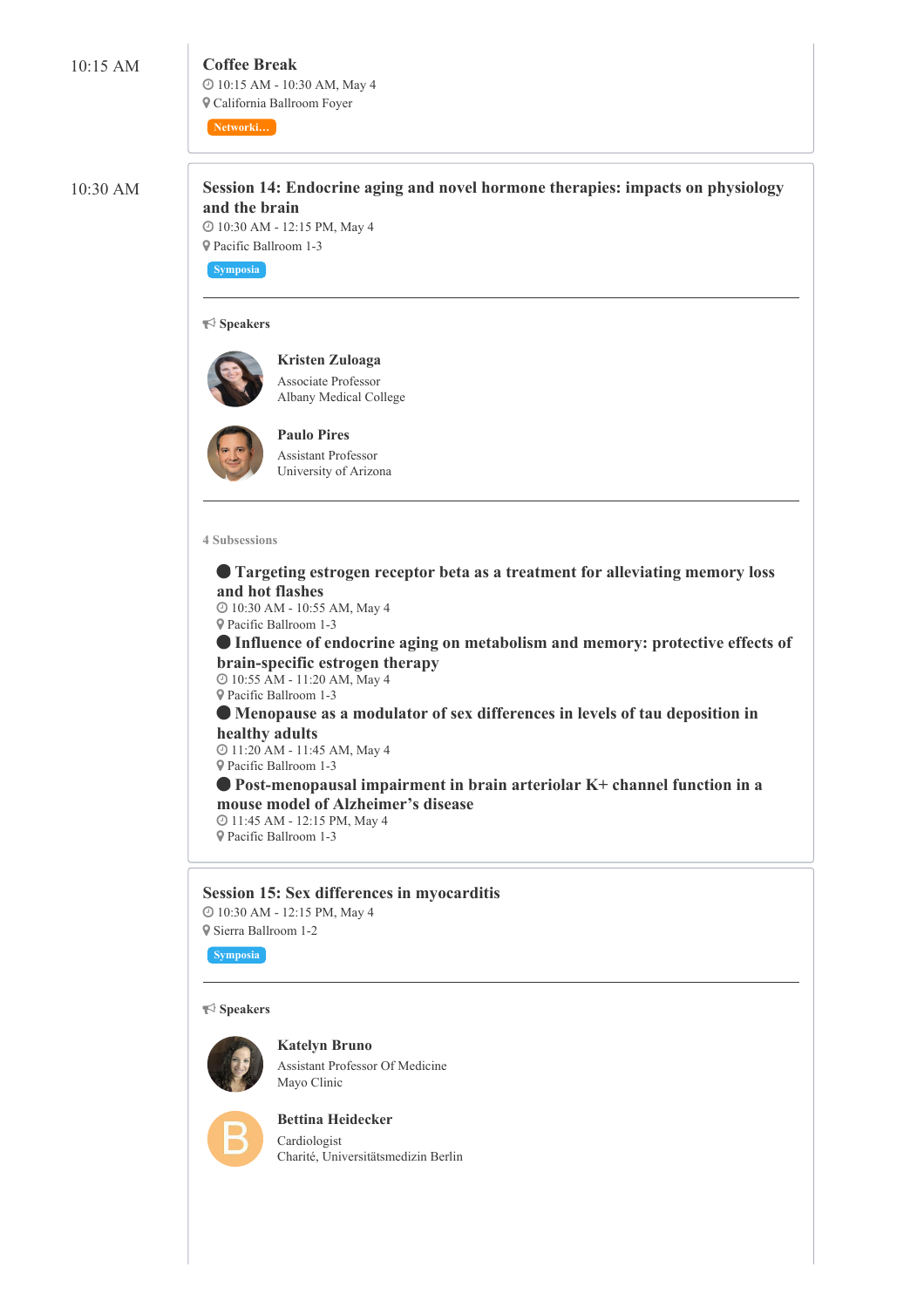**4 Subsessions**

 **Sex differences in myocarditis from large European cohort** 10:30 AM - 10:55 AM, May 4 Sierra Ballroom 1-2 **Sex differences in COVID infection and vaccine related myocarditis** 10:55 AM - 11:20 AM, May 4 Sierra Ballroom 1-2 **Sex differences in mitochondria during acute viral myocarditis** 11:20 AM - 11:45 AM, May 4 **Sex difference in IL-17 response that promotes progression from clinical myocarditis to DCM** 11:45 AM - 12:15 PM, May 4 Sierra Ballroom 1-2

#### 12:15 PM **Lunch on your own**

12:15 PM - 1:30 PM, May 4

#### **Trainee-Mentor LUNCH**

 12:15 PM - 1:30 PM, May 4 Promenade Ballroom

#### **Workshop**

Organized by Brittany Osborne and hosted by Charly Abi Ghanem

The annual Trainee-Mentor Lunch is a roundtable event for trainees to have the unique opportunity to sit down with accomplished researchers in the field of sex differences to have candid discussions about topics such as work/life balance, time management, and promoting sex differences research.

#### 1:45 PM **Elizabeth Young New Investigator Award Symposium**

 1:45 PM - 3:30 PM, May 4 Pacific Ballroom 1-3

**Elizabeth Young New Investigators S…**

#### **Speakers**



**Katelyn Bruno** Assistant Professor Of Medicine Mayo Clinic



**Karen Reue** University of California, Los Angeles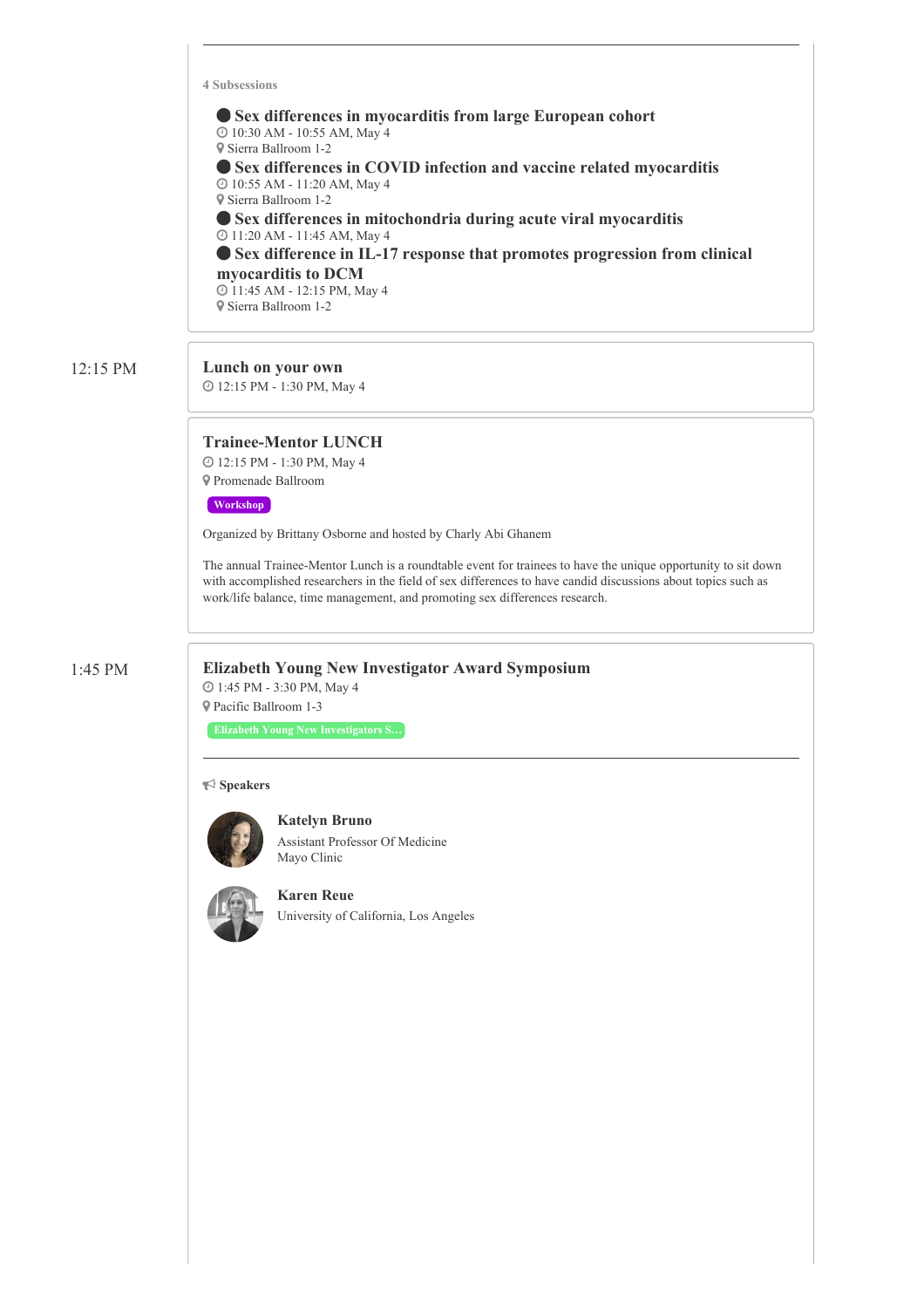|                   | <b>4 Subsessions</b><br>• Optogenetic stimulation of BNST vasopressin neurons increases sex-specific<br>social approach and communication in mice<br>2:10 PM - 2:30 PM, May 4<br><b>9</b> Pacific Ballroom 1-3<br>• Mechanistic Heterogeneity in Human Male and Female Neutrophil Responses<br>to a Chemorepellent<br>@ 2:30 PM - 2:50 PM, May 4<br><b>9</b> Pacific Ballroom 1-3<br><b>The Maternal X Chromosome Impairs Cognition and Accelerates Brain Aging</b><br><b>Through Epigenetic Modulation in Female Mice</b><br>2:50 PM - 3:10 PM, May 4<br><b>9</b> Pacific Ballroom 1-3<br><b>Toward a Theory of Help-Seeking Behavior for African American women</b><br>survivors of intimate partner violence<br>@ 3:10 PM - 3:30 PM, May 4<br><b>9</b> Pacific Ballroom 1-3 |
|-------------------|--------------------------------------------------------------------------------------------------------------------------------------------------------------------------------------------------------------------------------------------------------------------------------------------------------------------------------------------------------------------------------------------------------------------------------------------------------------------------------------------------------------------------------------------------------------------------------------------------------------------------------------------------------------------------------------------------------------------------------------------------------------------------------|
| $3:30 \text{ PM}$ | <b>Coffee Break</b><br>@ 3:30 PM - 3:45 PM, May 4<br><b>9</b> Promenade Ballroom<br>Networki                                                                                                                                                                                                                                                                                                                                                                                                                                                                                                                                                                                                                                                                                   |
| $3:45$ PM         | Capstone Lecture: The prenatal sex steroid theory of autism<br>@ 3:45 PM - 5:00 PM, May 4<br><b>9</b> Pacific Ballroom 1-3<br>Keynote                                                                                                                                                                                                                                                                                                                                                                                                                                                                                                                                                                                                                                          |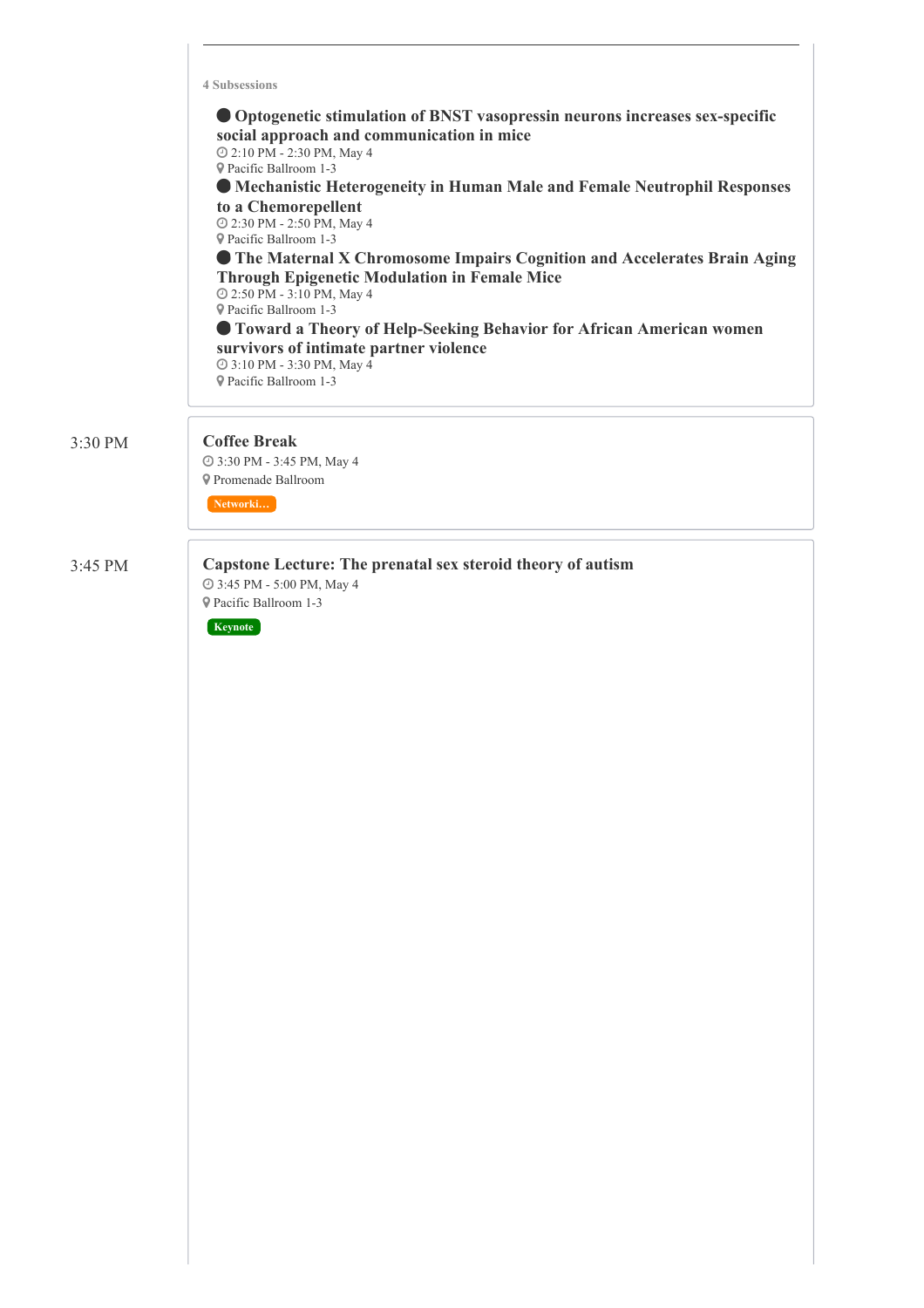#### **Capstone Lecture**

#### *The prenatal sex steroid theory of autism* **Simon Baron-Cohen**, Autism Research Centre, Cambridge University

Multiple studies now show that in the general population, females on average show higher levels of empathy and males on average show a stronger drive to systemize. Empathy involves both a cognitive element (recognizing another person's mental state) and an affective element (responding to another person's mental state with an appropriate emotion). Systemizing is the drive to analyse or build systems (whether these are mechanical, mathematical, musical, natural, abstract, motoric, or collectible). Systems are anything that follows if-and-then rules. I present evidence that autistic people score below average on different measures of cognitive empathy and that they are intact and even sometimes superior on measures of systemizing. If one takes the difference (D scores) between one's scores on empathy and on systemizing then autism can be viewed as an extreme of the typical male brain. Autism is strongly genetic and is diagnosed more often in males than females. This is likely to be true even after taking into account under-diagnosis of females. One candidate biological epigenetic mechanism that might influence typical sex differences and may play a role in 'masculinizing' the autistic brain is prenatal sex steroid hormones, that shape brain development via epigenetic and apoptotic mechanisms. I summarize work from our lab showing how levels of prenatal sex steroid hormones such as testosterone and estrogen are associated with typical sex differences in empathy and systemizing and autistic traits, and are elevated in autistic people.

#### Books

Baron-Cohen, S, (2003) The Essential Difference: men, women and the extreme male brain. Penguin/Basic Books. Baron-Cohen, S, et al (2005) Prenatal testosterone in mind: Studies of amniotic fluid. MIT Press/Bradford Books. Baron-Cohen, S, (2011) Zero Degrees of Empathy. Penguin/Basic Books Baron-Cohen, S, (2020) The Pattern Seekers. Penguin/Basic Books.

Links: [www.autismresearchcentre.com](http://www.autismresearchcentre.com)

Key Journal Articles

Baron-Cohen, S, et al (2005) Sex differences in the brain: implications for explaining autism. Science, 310, 819-823.

Baron-Cohen, S, et al (2011) Why are Autism Spectrum Conditions more prevalent in males? Public Library of Science Biology, 9, 1-10; and Supplementary Material.

Baron-Cohen, S, et al (2015) 'The "Reading the Mind in the Eyes" Test: Complete absence of typical sex difference in ~400 men and women with autism'. PLoS ONE.

Baron-Cohen, S, et al (2015) Elevated fetal steroidogenic activity in autism. Molecular Psychiatry, 1-8. and Supplementary Material.

Baron-Cohen, S, et al (2019) Foetal estrogens and autism. Molecular Psychiatry. 25, 2970-2978. Greenberg, D, M, et al (2018) Testing the Empathizing-Systemizing theory of sex differences and the Extreme Male Brain theory of autism in half a million people. PNAS, 115, 12152-7.

Lai, et al (2013) Biological sex affects the neurobiology of autism. Brain, 136, 2799-2815.

Lombardo, et al (2012) Fetal testosterone influences sexually dimorphic gray matter in the human brain. Journal of Neuroscience. 32(2): 674-80.

Pohl, et al (2014) Uncovering steroidopathy in women with autism: a latent class analysis. Molecular Autism, 5, 27.

Ruta, L, et al (2011) Increased serum androstenedione in adults with Autism Spectrum Conditions. Psychoneuroendocrinology. 36(8), 1154-63.

Schwarz, E, et al (2010) Sex-specific serum biomarker patterns in adults with Asperger's Syndrome. Molecular Psychiatry. 16 (12): 1213-20.

Warrier, V, et al (2018) Genome-wide meta-analysis of cognitive empathy: heritability, and correlates with sex, neuropsychiatric conditions and cognition. Molecular Psychiatry, 23, 1402–1409.

Warrier, V, et al (2018) Genome-wide analyses of self-reported empathy: correlations with autism, schizophrenia, and anorexia nervosa. Translational Psychiatry, 8, 8-10.

#### **Speakers**



**Simon Baron-Cohen** University of Cambridge



**DeLisa Fairweather** Associate Professor Mayo Clinic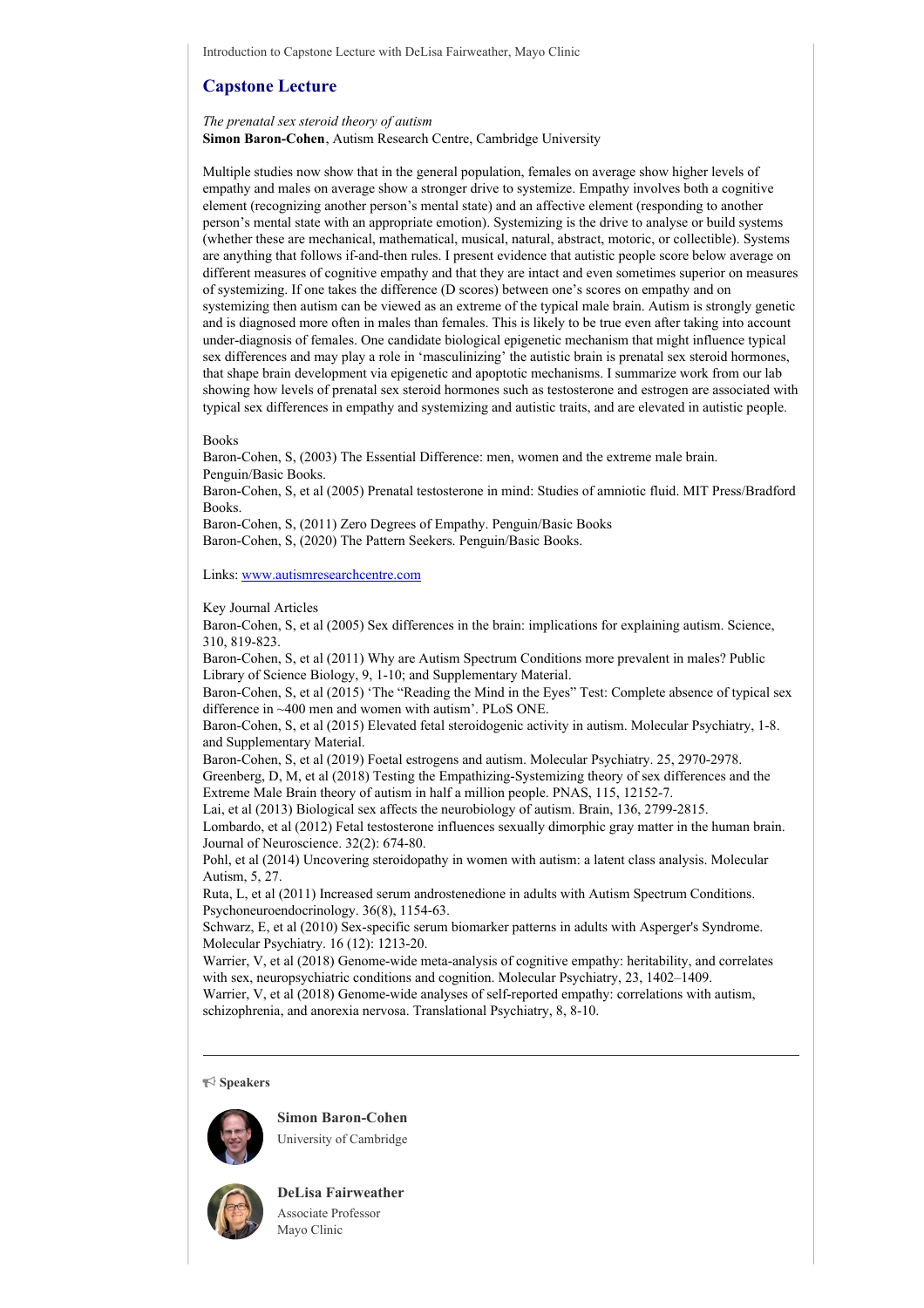5:15 PM **Poster Session II** 5:15 PM - 7:15 PM, May 4 Bayview Ballroom (Interior)

**Poster Session Poster Session II**

**67 Subsessions**

 **100. Hormone levels, gonadal histology, body growth in Four Core Genotypeslike rats dissociating hormonal and sex chromosomal effects on sexual differentiation**

5:15 PM - 7:15 PM, May 4

 **101. Investigating the Role of Androgen Receptor in Mouse Social Behavior** 5:15 PM - 7:15 PM, May 4

 **102. Locomotor Activity and Exploratory Behavior in Mice Lacking Androgen Receptor**

5:15 PM - 7:15 PM, May 4

 **104. BPA Effects on Human Endocrine System and Reproduction** 5:15 PM - 5:15 PM, May 4

 **105. Gender Differences in Sudden Cardiac Death Prevalence and Predictors** 5:15 PM - 7:15 PM, May 4

 **106. Effects of sex and oxytocin treatment on anxiety-like behavior after cagemate separation**

5:15 PM - 7:15 PM, May 4

 **107. Resilience and its Neural Correlates in Irritable Bowel Syndrome: Influence of Sex**

5:15 PM - 7:15 PM, May 4

 **108. Less age-related hippocampal volume decline among female APOE e4 non-carriers**

5:15 PM - 7:15 PM, May 4

 **110. Genetic correlations of alcohol consumption and alcohol use disorder against sex hormones in females and males** 5:15 PM - 7:15 PM, May 4

 **111. Declining Contribution of Environmental Factors Underlies the Gradual Decrease in Mean Age at Menarche Across the 20th Century** 5:15 PM - 7:15 PM, May 4

 **112. Females at low-estrogen stages of the cycle during mild traumatic brain injury present worse TBI outcomes than females at high-estrogen levels** 5:15 PM - 7:15 PM, May 4

 **113. Progesterone-Oxytocin Interactions in Motivation for Cocaine.** 5:15 PM - 7:15 PM, May 4

 **115. Faster decline in memory amongst women with four or more children** 5:15 PM - 7:15 PM, May 4

 **116. Role of Sex-Associated DNA Methylation Changes in Irritable Bowel Syndrome Pathophysiology**

5:15 PM - 7:15 PM, May 4

 **117. Loss of ovarian function in a mouse model of Alzheimer's disease modulates forebrain metabolic profiles: Exercise produces an adaptive protective response**

5:15 PM - 7:15 PM, May 4

 **119. Cannabis Use and Emotion Dysregulation Contribute to Sex Differences in Fear Extinction**

5:15 PM - 7:15 PM, May 4

 **120. Impact of Midlife Metabolic Health on Memory Function: Role of Sex and Reproductive Aging**

5:15 PM - 7:15 PM, May 4

 **121. Sex-differences in KLF5 transcriptional regulation in glioblastoma** 5:15 PM - 7:15 PM, May 4

 **122. Sex-specific effects of arsenic exposure on the risk of influenza infections** 5:15 PM - 7:15 PM, May 4

 **123. Oral Contraceptive Use Suppresses Environmental Influences on Age at Natural Menopause**

5:15 PM - 7:15 PM, May 4

**125. Translation of Cancer Sex Differences into Clinical Practice**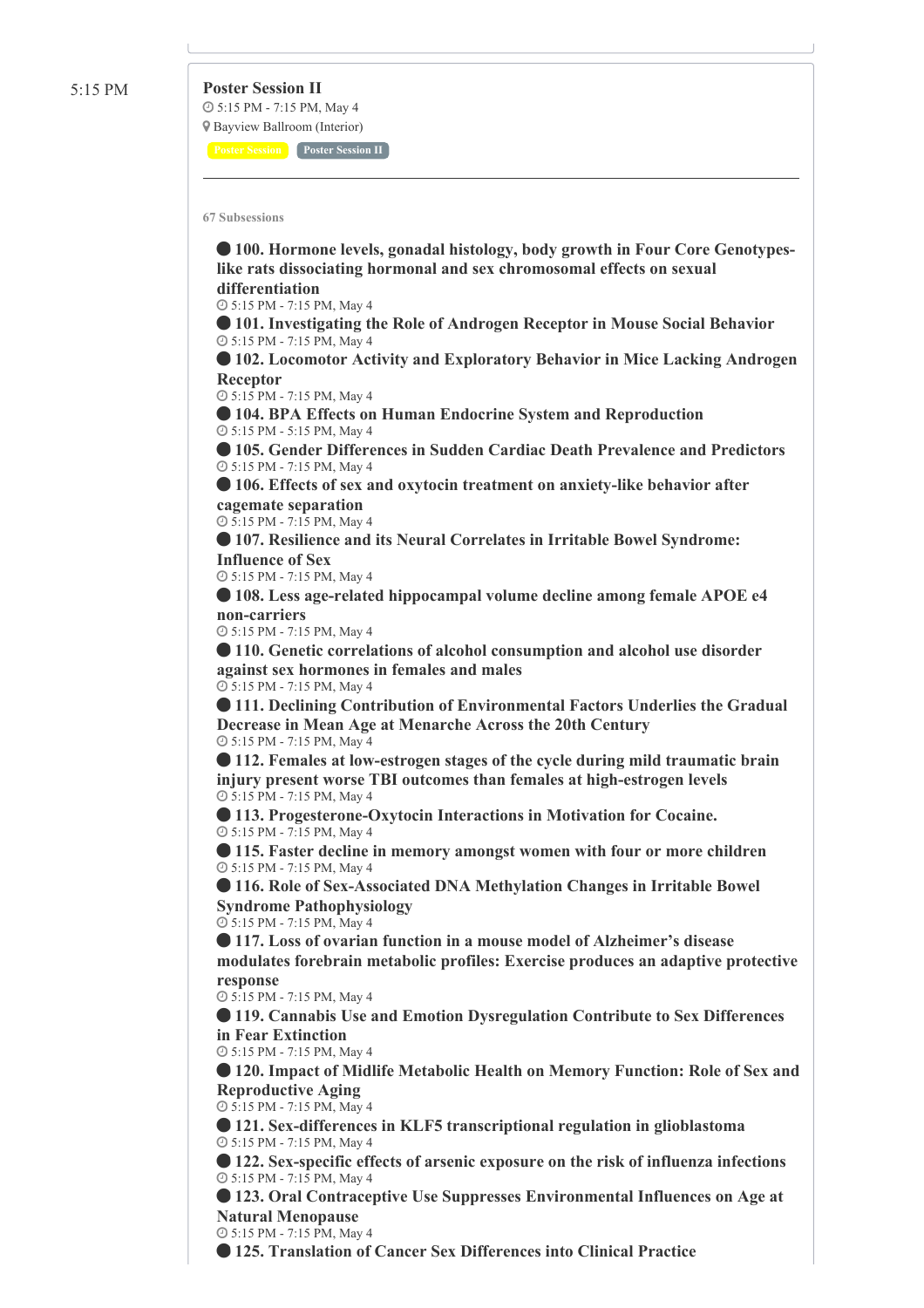5:15 PM - 7:15 PM, May 4

 **126. Microglial Responses to High Fat Diet Vary by Brain Region and Sex** 5:15 PM - 7:15 PM, May 4

**127. Navigation strategy tied to sex steroid hormones**

5:15 PM - 7:15 PM, May 4

 **128. Dissecting the role of hypothalamic estrogen receptor alpha in the regulation of body temperature in mice**

5:15 PM - 7:15 PM, May 4

 **131. Non-Genomic Estrogen Effects on Mitochondria in Human Bronchial Epithelium**

5:15 PM - 7:15 PM, May 4

 **132. Sex and hormonal contraceptive use contributes to differences in fear** 5:15 PM - 7:15 PM, May 4

 **133. Differential effects of nucleus accumbens deep brain stimulation on cocaine reinstatement in female and male rats.** 5:15 PM - 7:15 PM, May 4

 **134. The sex chromosomes regulate sex-biased networks throughout cardiac development.**

5:15 PM - 7:15 PM, May 4

 **135. Sex, age, and bone compartment dependent consequences of Fragile X mental retardation 1 deletion in mice.**

5:15 PM - 7:15 PM, May 4

 **136. Exploring the associations between gender-related variables and physical activity levels in women with atrial fibrillation.**

5:15 PM - 7:15 PM, May 4

 **137. Sex-Specific Impact of Excessive Daytime Sleepiness on Mortality Risk in Obstructive Sleep Apnea**

5:15 PM - 7:15 PM, May 4

 **138. The Second X Chromosome Mediates Stroke Sensitivity in The Aged** 5:15 PM - 7:15 PM, May 4

 **139. Diurnal fluctuations in testosterone tied to variation in intrinsic functional connectivity in a densely sampled male**

5:15 PM - 7:15 PM, May 4

 **140. Antagonism of astrocytic glutamate transporter 1 in the dorsal hippocampus blocks the memory-enhancing effects of 17-beta estradiol in ovariectomized mice**

5:15 PM - 7:15 PM, May 4

 **141. Sex Differences in Arterial Hemodynamics in Patients with Degenerative Thoracic Aortic Aneurysms**

5:15 PM - 7:15 PM, May 4

 **142. Characterizing sex specific changes in astrocytic mitochondria in an AAValpha-synuclein model of early Parkinson's disease**

5:15 PM - 7:15 PM, May 4

 **143. Sex Differences in Novel Transgenic Mice with Constitutively Upregulated Acetylcholine Receptors: Implications for Parkinson's Disease** 5:15 PM - 7:15 PM, May 4

 **144. The impact of testosterone on Coxsackievirus B3 pathogenesis** 5:15 PM - 7:15 PM, May 4

 **145. Hormonal Mechanisms May Contribute To Sex Differences In Migraine** 5:15 PM - 7:15 PM, May 4

 **146. Age-, sex-disparities in dysregulated hepatic one-carbon metabolism (OCM) in patients with nonalcoholic fatty liver disease (NAFLD)**

5:15 PM - 7:15 PM, May 4

 **147. Estrous cycle modulation of fear extinction and relapse** 5:15 PM - 7:15 PM, May 4

 **148. An International Comparison of Postoperative Pain Management in Patients Undergoing Orthopedic Surgery**

5:15 PM - 7:15 PM, May 4

 **150. Assessing the Extent to Which Mobile Health Applications Integrate Sex and Gender: A Multiple Sclerosis Example**

5:15 PM - 7:15 PM, May 4

 **151. Sex Differences Among U.S. Active Duty Service Members With Posttraumatic Stress Disorder and Comorbid Disorders** 5:15 PM - 7:15 PM, May 4

 **152. X-linked histone demethylase dosage in pre-adipocytes influences sex differences in energy expenditure and cold tolerance** 5:15 PM - 7:15 PM, May 4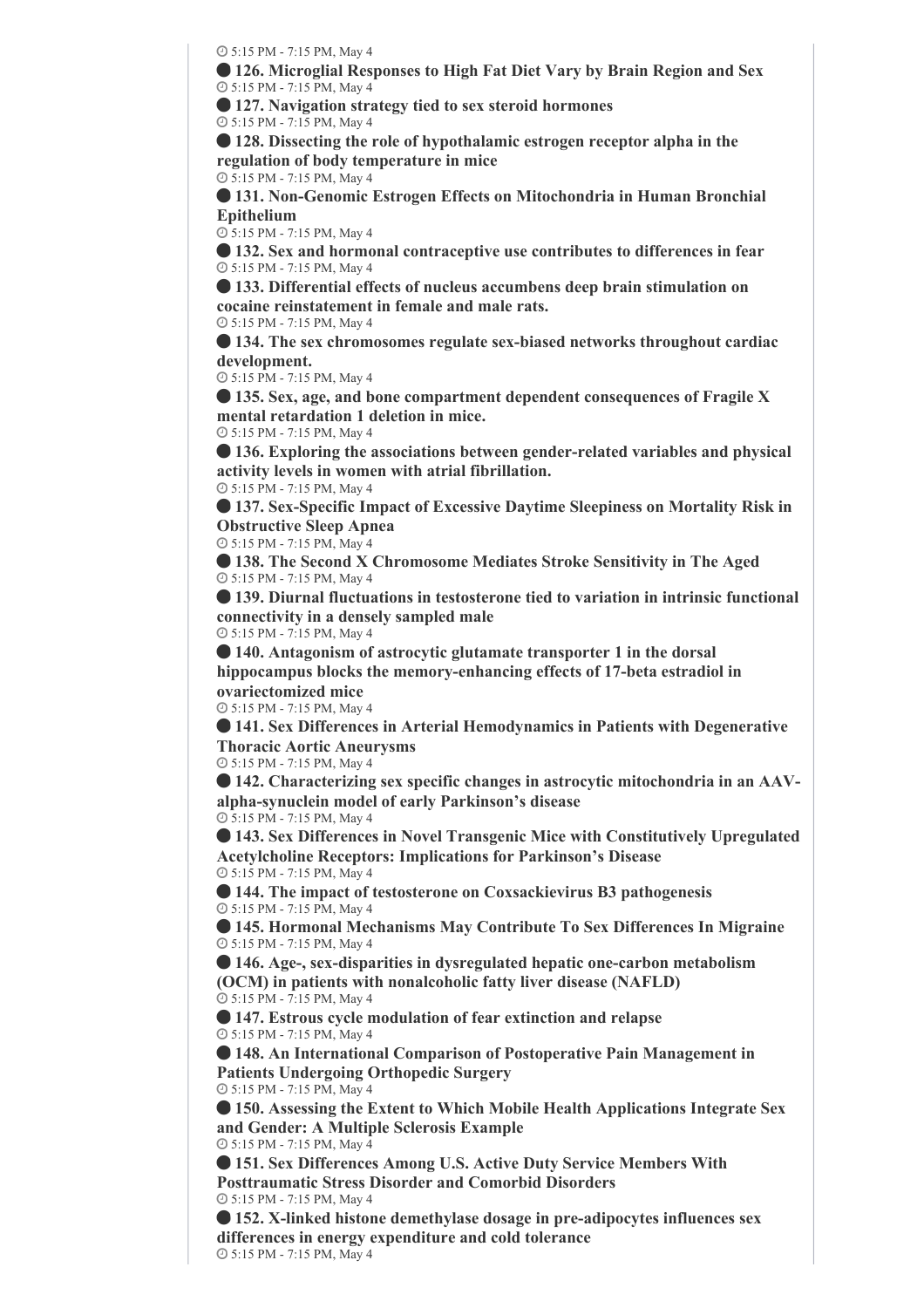**153. Sex differences in the effects of GLP-1-estradiol to mitigate detrimental effects of a high-fat high-sugar diet**

5:15 PM - 7:15 PM, May 4

 **155. Testosterone and Aromatase levels are linked to COVID-19 disease severity**

5:15 PM - 7:15 PM, May 4

 **156. In Utero Response to Prenatal Infection of a Novel Rat-Adapted Zika Virus**

5:15 PM - 7:15 PM, May 4

 **157. Phenotypic sex and sex chromosome complement impact DNA methylome in a tissue-specific manner between mouse liver and brain** 5:15 PM - 7:15 PM, May 4

 **158. The Influence of the Y Chromosome on Autosomal DNA Methylation in the Mouse**

5:15 PM - 7:15 PM, May 4

 **160. APOEe4 genotype differentially influences hippocampal neurogenesis in middle age depending on sex**

5:15 PM - 7:15 PM, May 4

 **161. Sex Differences in Immune Crosstalk between Allo-immunity and Ischemia-Reperfusion Injury in Liver Transplantation** 5:15 PM - 7:15 PM, May 4

 **162. Gender Differences in Patients with Ventricular Arrhythmias Undergoing Catheter Ablation**

5:15 PM - 7:15 PM, May 4

 **163. The diagnostic potential of female-specific plaque methylation patterns in cell-free DNA**

5:15 PM - 7:15 PM, May 4

 **164. Effects of Exposure to Violence on Telomere Length Operate through Different Pathways in Young African American Adult Females and Males** 5:15 PM - 7:15 PM, May 4

 **165. In mouse models of Alzheimer's disease and mixed dementia, females are more severely affected by high fat diet than males** 5:15 PM - 7:15 PM, May 4

 **166. Sex Differences in Stroke Outcome Correspond to Rapid and Severe Changes in Gut Permeability in Adult Sprague-Dawley Rats** 5:15 PM - 7:15 PM, May 4

 **168. Exploring Sex-Differences and a Role for the 5-HT System in Early Life Stress-Induced Compulsive Ethanol Consumption in Adulthood** 5:15 PM - 7:15 PM, May 4

 **169. Genetic deletion of mineralocorticoid receptors in CA2 impairs the precision of behavioral circadian rhythmicity in a sex-dependent manner** 5:15 PM - 7:15 PM, May 4

 **170. Sex Differences in Norepinephrine and Dopamine Release in the Hippocampus During Contextual Fear Conditioning** 5:15 PM - 7:15 PM, May 4

 **171. Characterizing Sex Differences in Automated Home Cage Systems** 5:15 PM - 7:15 PM, May 4

 **172. Investigating neurogenesis dynamics in the hippocampus of males and females in an animal model of late onset sporadic Alzheimer's Disease** 5:15 PM - 7:15 PM, May 4

 **173. The effects of advanced maternal age on neuroplasticity in the hippocampus**

5:15 PM - 7:15 PM, May 4

 **174. Developmental Programming of Sex Differences in Mast Cells: Role of Androgen Receptors**

5:15 PM - 7:15 PM, May 4

 **175. Androgen Action Within the Vomeronasal Organ Contribute to the Sexual Differentiation of the Brain and Behaviour**

5:15 PM - 7:15 PM, May 4

 **176. Winning increases aggression in postpartum female rats** 5:15 PM - 7:15 PM, May 4

 **177. Sex differences in the effects of prior-social isolation stress on stroke severity and outcomes in middle-aged rats** 5:15 PM - 7:15 PM, May 4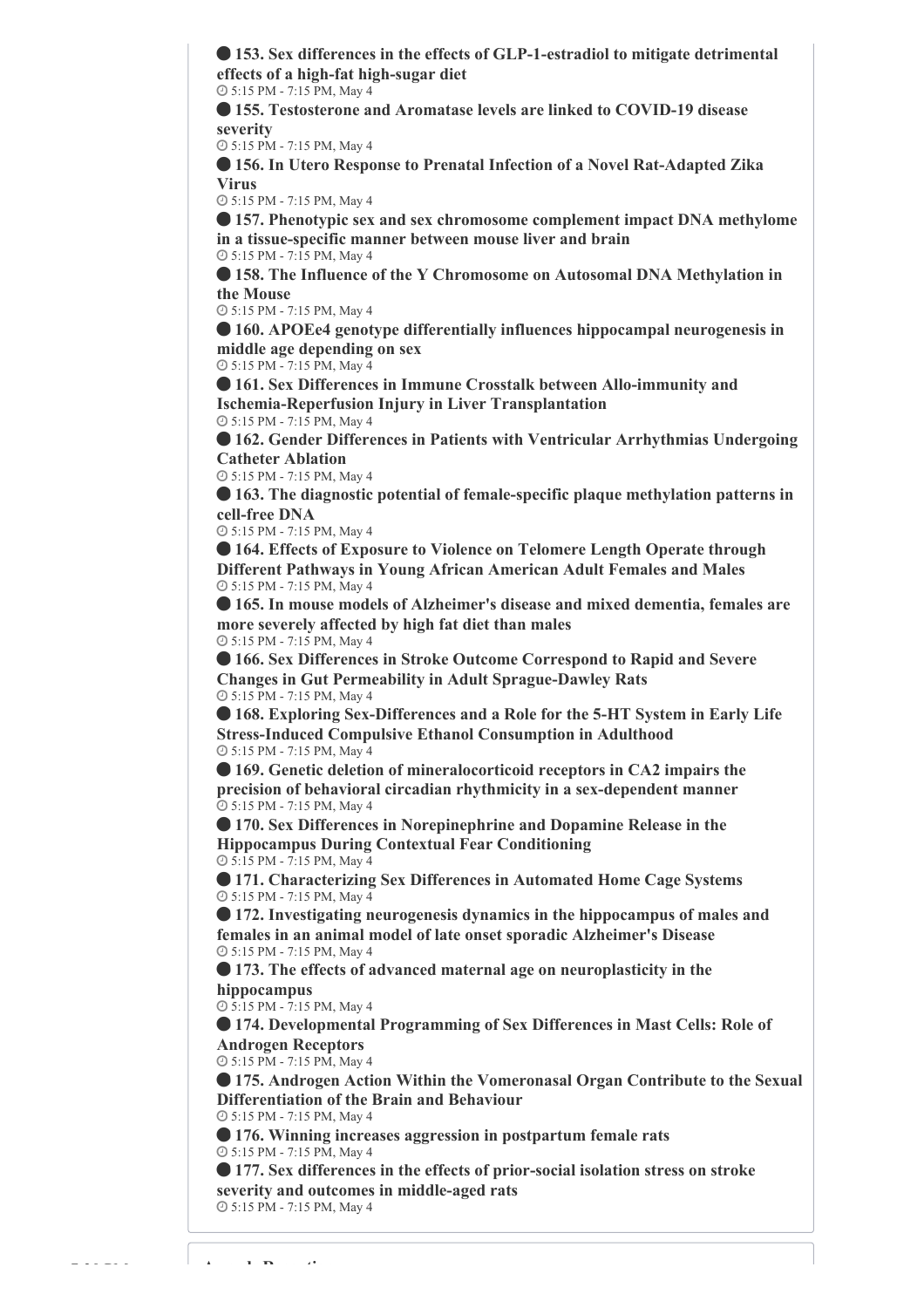#### 7:30 PM **Awards Reception**

 7:30 PM - 11:59 PM, May 4 Bayview Rooftop Balcony

**Networki…**

Join us for the Awards Reception with DJ and dancing!

## **Thu, May 05, 2022**

| 7:30 AM | <b>Breakfast</b><br>@ 7:30 AM - 8:30 AM, May 5<br>P Promenade Ballroom & Hallway outside California Ballroom<br>Networki                                                                                                                                                                                                                                                                                                                                                                                                                                                                                                                                                               |
|---------|----------------------------------------------------------------------------------------------------------------------------------------------------------------------------------------------------------------------------------------------------------------------------------------------------------------------------------------------------------------------------------------------------------------------------------------------------------------------------------------------------------------------------------------------------------------------------------------------------------------------------------------------------------------------------------------|
| 8:00 AM | <b>Registration Open</b><br>@ 8:00 AM - 11:00 AM, May 5<br>P Pacific Ballroom 1-3                                                                                                                                                                                                                                                                                                                                                                                                                                                                                                                                                                                                      |
| 8:30 AM | Session 16: Sex differences in stroke pathophysiology and pharmacology<br>@ 8:30 AM - 10:15 AM, May 5<br><b>9</b> Pacific Ballroom 1-3<br><b>Symposia</b><br>$\blacktriangleright$ Speakers<br><b>Fudong Liu</b><br>University of Texas Health Science Center at Houston McGovern Medical School<br><b>Ami Raval</b><br>Associate professor (research)<br>University of Miami<br><b>4 Subsessions</b><br>Sex specific effects of maternal microbiome on cerebrovascular risk factors in<br>offspring<br>@ 8:30 AM - 8:55 AM, May 5<br>P Pacific Ballroom 1-3<br>Sex differences in post-stroke whole body vibration therapy on the cognitive<br>outcomes<br>@ 8:55 AM - 9:20 AM, May 5 |
|         | <b>9</b> Pacific Ballroom 1-3<br>Sex differences in anxiety-like behavior following neonatal brain injury<br>@ 9:20 AM - 9:45 AM, May 5<br><b>9</b> Pacific Ballroom 1-3<br>Sex differences in the efficacy of microRNA stroke therapies<br>◎ 9:45 AM - 10:15 AM, May 5<br><b>9</b> Pacific Ballroom 1-3                                                                                                                                                                                                                                                                                                                                                                               |
|         | Session 17: Sex differences in COVID-19-related outcomes<br>@ 8:30 AM - 10:15 AM, May 5                                                                                                                                                                                                                                                                                                                                                                                                                                                                                                                                                                                                |

 Sierra Ballroom 1-2 **Symposia**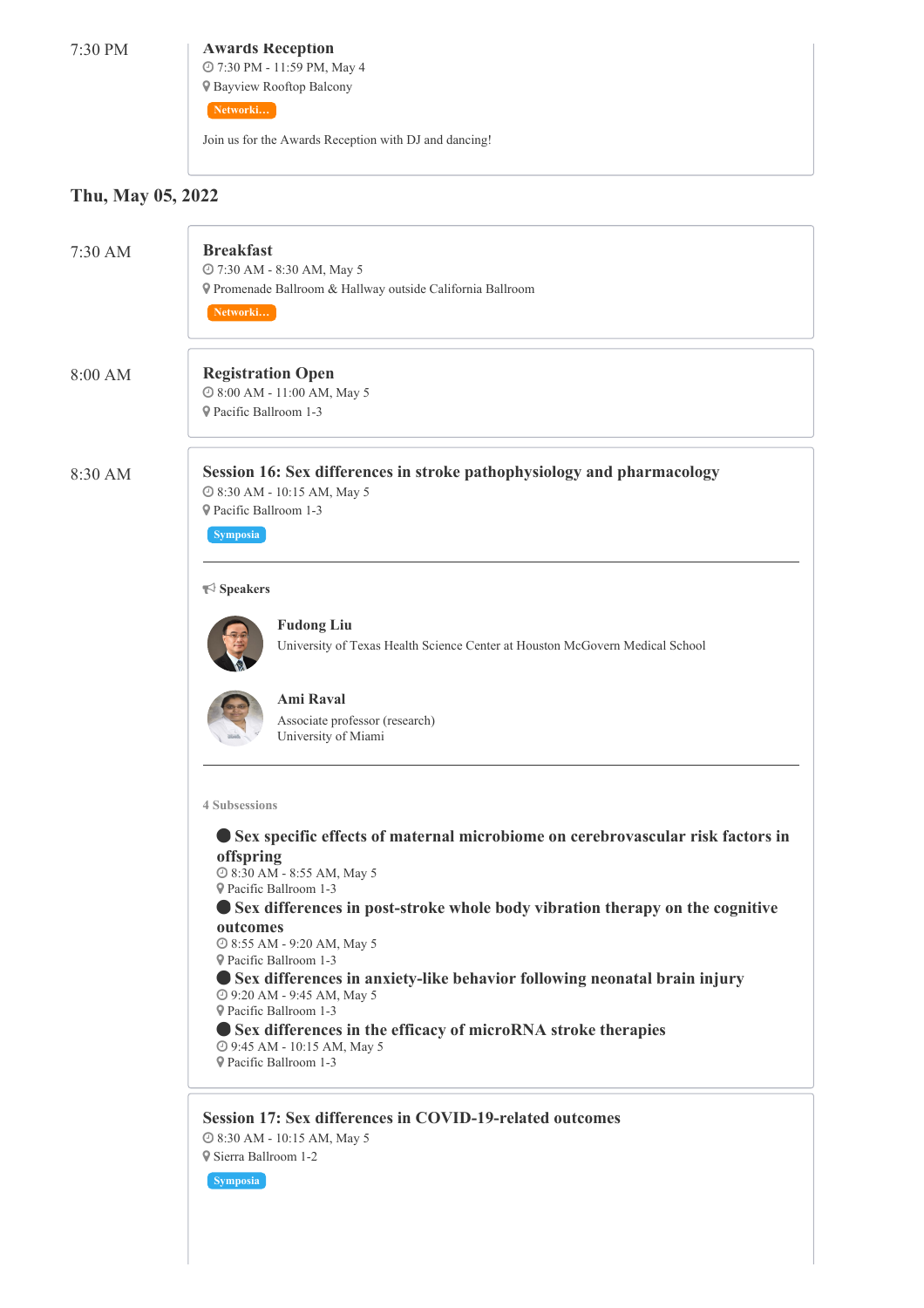|          | $\blacktriangleright$ Chair                                                                                                                                                                                                                                                                                                                                                                                                                                                                                                                                                                                                                                                                      |
|----------|--------------------------------------------------------------------------------------------------------------------------------------------------------------------------------------------------------------------------------------------------------------------------------------------------------------------------------------------------------------------------------------------------------------------------------------------------------------------------------------------------------------------------------------------------------------------------------------------------------------------------------------------------------------------------------------------------|
|          | <b>Janet Wei</b><br>Assistant Professor of Cardiology and Biomedical Sciences<br>Cedars-Sinai Medical Center<br><b>Katelyn Bruno</b><br>Assistant Professor Of Medicine<br>Mayo Clinic                                                                                                                                                                                                                                                                                                                                                                                                                                                                                                           |
|          | <b>4 Subsessions</b><br>Improvement in men with severe COVID-19 with progesterone<br>@ 8:30 AM - 8:55 AM, May 5<br>9 Sierra Ballroom 1-2<br>● Why is post COVID syndrome, including postural orthostatic tachycardia<br>(POTS), more common in women than men?<br>@ 8:55 AM - 9:20 AM, May 5<br>9 Sierra Ballroom 1-2<br>Sex differences in mortality in COVID-19 patients administered convalescent<br>plasma as part of the United States Convalescent Plasma Expanded Access<br>Program<br>@ 9:20 AM - 9:45 AM, May 5<br><sup>9</sup> Sierra Ballroom 1-2<br>Gender and the Health Care Workforce During the COVID-19 Pandemic<br><b>@ 9:45 AM - 10:15 AM, May 5</b><br>9 Sierra Ballroom 1-2 |
| 10:15 AM | <b>Coffee Break</b><br>@ 10:15 AM - 10:30 AM, May 5<br><b>V</b> California Ballroom Foyer<br>Networki                                                                                                                                                                                                                                                                                                                                                                                                                                                                                                                                                                                            |
| 10:30 AM | <b>Session 18: Leading young investigator submissions</b><br>@ 10:30 AM - 12:15 PM, May 5<br>Pacific Ballroom 1-3<br><b>Symposia</b><br>$\blacktriangleright$ Speaker<br><b>Alex DeCasien</b><br>NIMH                                                                                                                                                                                                                                                                                                                                                                                                                                                                                            |
|          | <b>4 Subsessions</b><br>• Aging awakens transcription of the inactive X chromosome (Xi) in cells of the<br>female hippocampus<br>@ 10:30 AM - 10:55 AM, May 5<br>Cell sex and sex hormones modulate kidney glucose and glutamine metabolism<br>in health and diabetes<br>@ 10:55 AM - 11:20 AM, May 5<br>Pacific Ballroom 1-3<br><b>Linking X-Y gametologue co-expression patterns to sex differences in disease</b><br>@ 11:20 AM - 11:45 AM, May 5<br>Pacific Ballroom 1-3<br>Sex and age difference effects on EV treatment of myocarditis<br>@ 11:45 AM - 12:15 PM, May 5<br>P Pacific Ballroom 1-3                                                                                          |